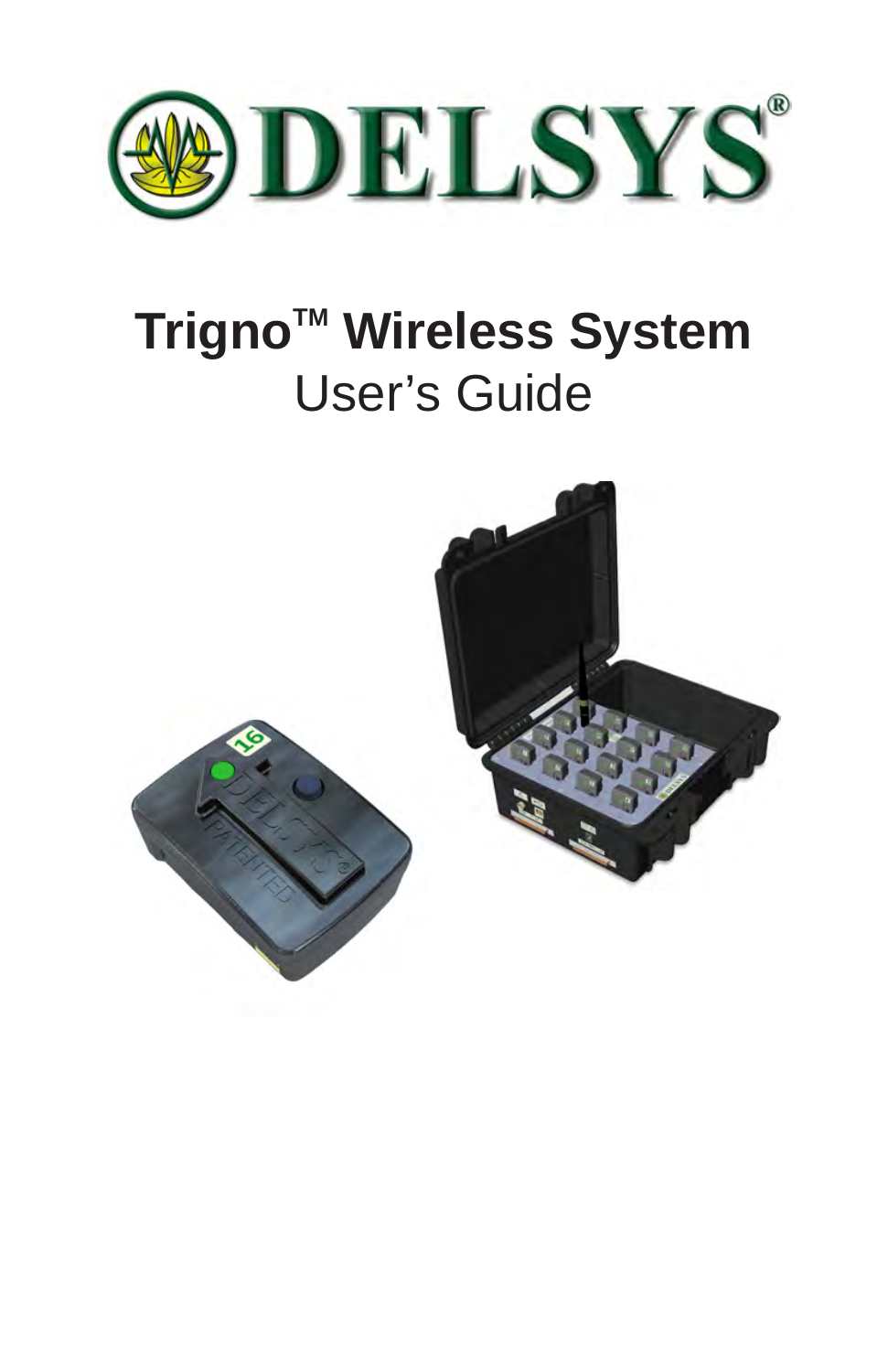# **TRIGNO™ Wireless System**

# **User's Guide**

**PM-W01**

**Copyright © 2014 by Delsys Incorporated**

**Specifications and procedures outlined in this document are subject to change without notice.**

**Delsys Logo, EMGworks, and Myomonitor are Registered Trademarks of Delsys Incorporated.**

**MAN-012-2-7**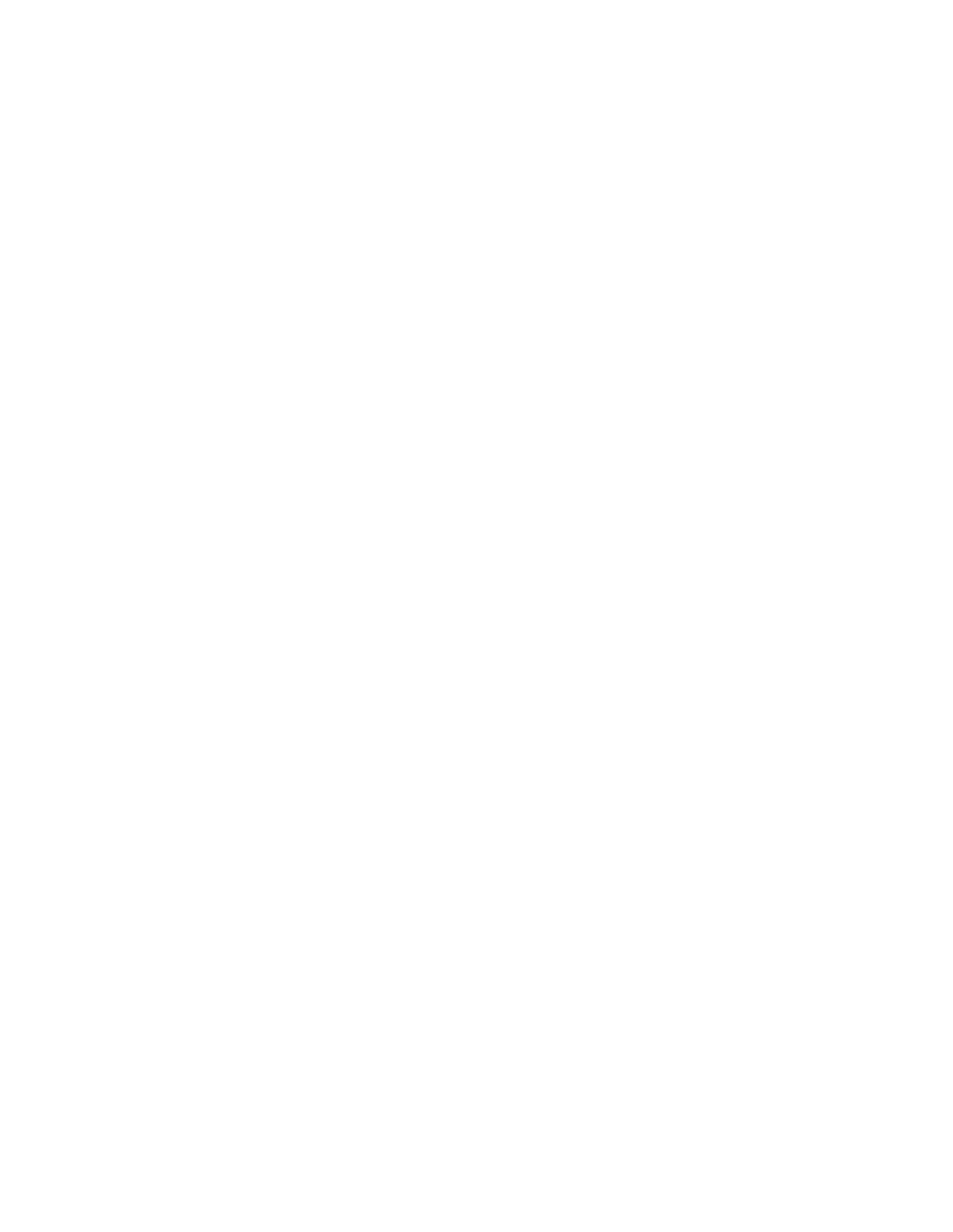# **Table of Contents**

| TrignoTM Wireless EMG System Overview  10 |
|-------------------------------------------|
| 10                                        |
| 11                                        |
| 11                                        |
| 12                                        |
| 13                                        |
| 13                                        |
| 13                                        |
| 13                                        |
| 14                                        |
| 15                                        |
| 15                                        |
| 15                                        |
| 16                                        |
| 16                                        |
| 16                                        |
| 16                                        |
| 17                                        |
| 17                                        |
| 18                                        |
| 19                                        |
| 19                                        |
| 19                                        |
| 19                                        |
|                                           |
|                                           |
|                                           |
|                                           |
|                                           |
|                                           |
|                                           |
|                                           |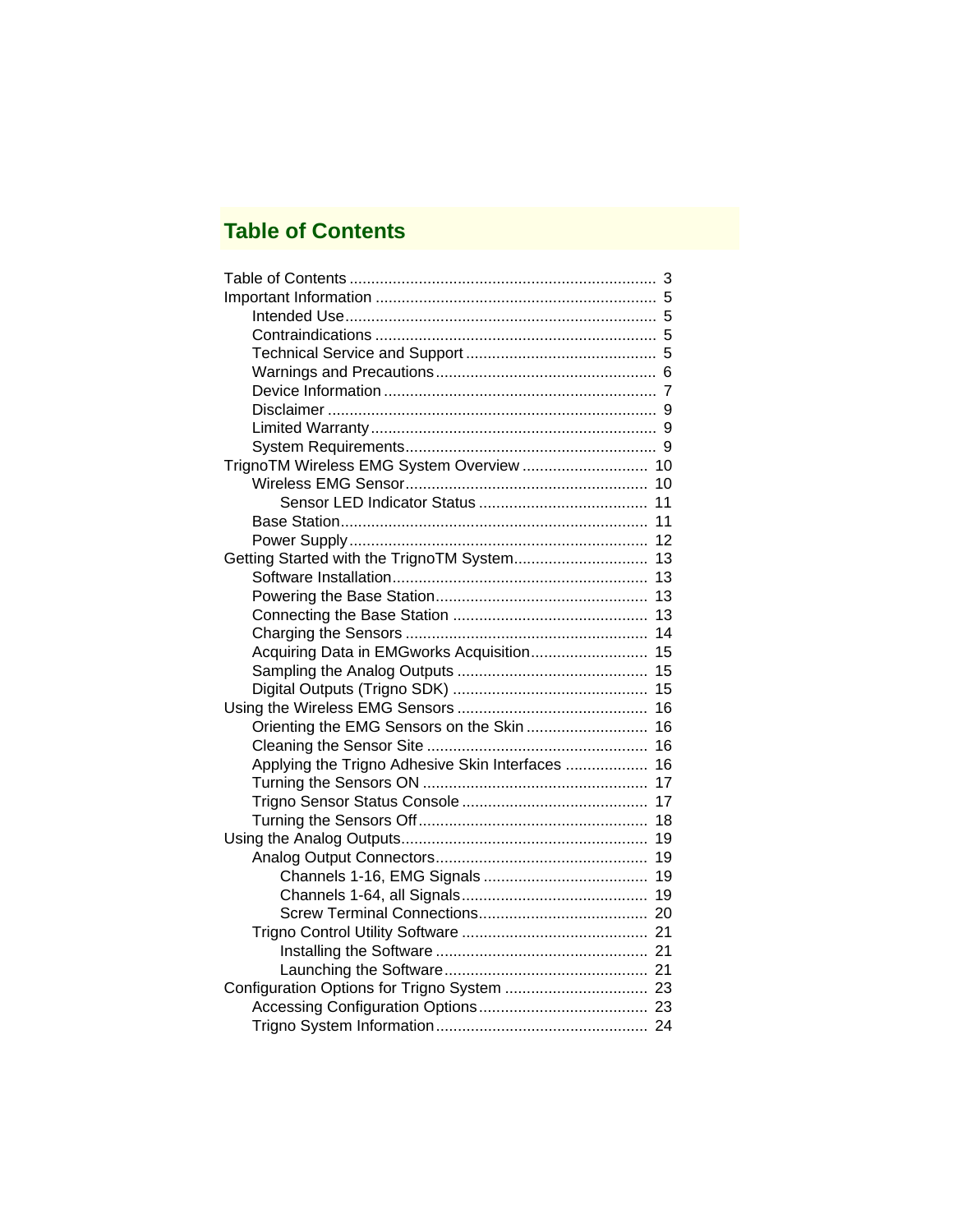| Mode Control (Analog Output Software Only)  26 |    |
|------------------------------------------------|----|
|                                                |    |
|                                                |    |
|                                                |    |
|                                                |    |
|                                                | 30 |
|                                                | 30 |
|                                                |    |
|                                                |    |
|                                                |    |
|                                                | 31 |
|                                                | 32 |
|                                                | 33 |
|                                                | 33 |
|                                                | 33 |
|                                                | 35 |
|                                                | 35 |
|                                                |    |
|                                                | 39 |
|                                                | 39 |
|                                                | 40 |
|                                                | 40 |
|                                                | 40 |
|                                                |    |
|                                                |    |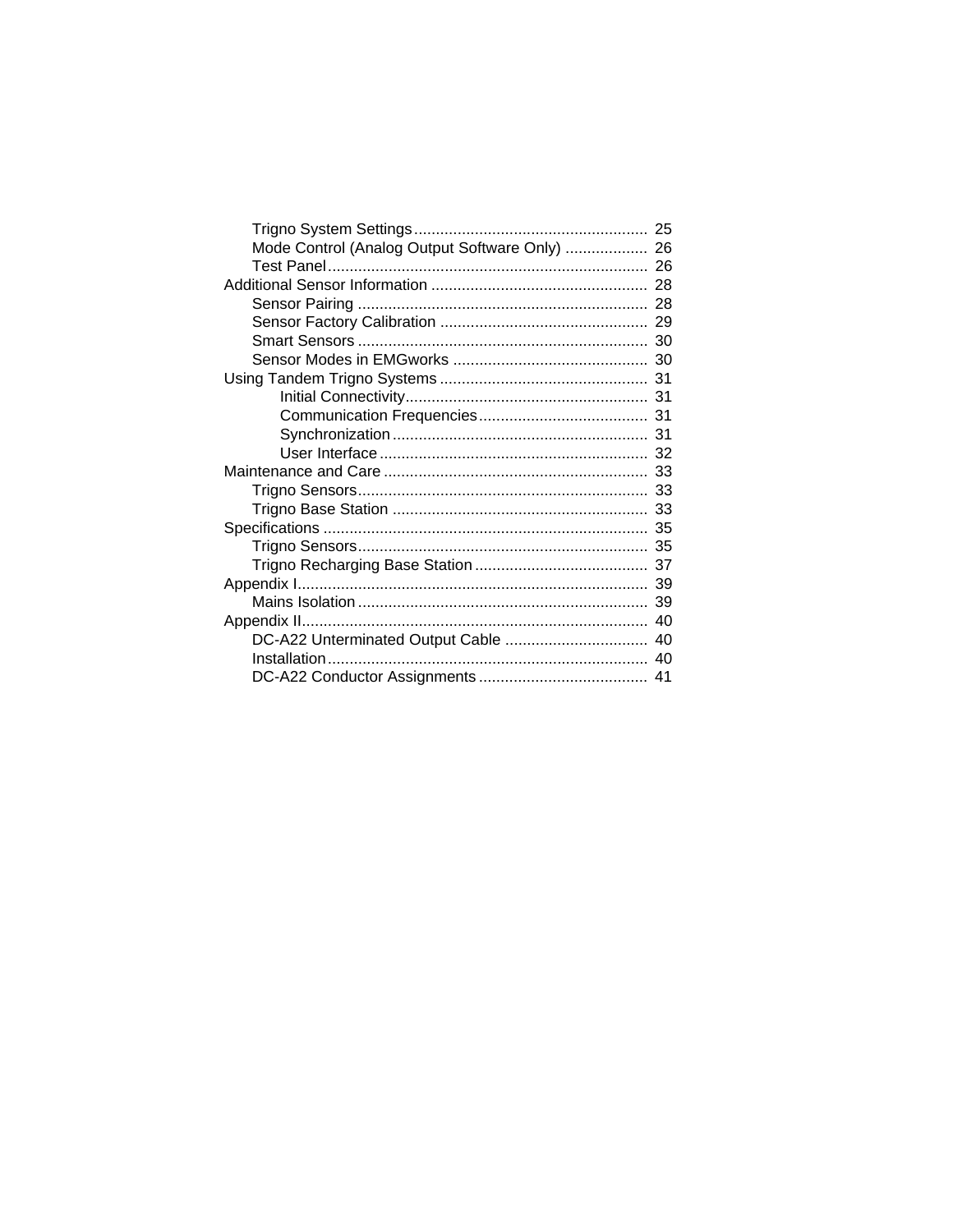# **Important Information**

## **Intended Use**

The Trigno<sup>TM</sup> Wireless EMG System is a physiological monitoring device that enables researchers and clinicians to acquire EMG and related signals from subjects for biofeedback purposes. Inerpretation of the EMG and supporting signals by a qualified individual is required.

Rx ONLY

## **Contraindications**



**DO NOT USE on Patients with implanted electronic devices of any kind, including cardiac pace-makers or similar assistive devices, electronic infusion pumps, and implanted stimulators.**



**DO NOT USE on irritated skin or open wounds.**



**DO NOT USE on Patients with allergies to Silver.**



**DO NOT USE in critical care applications.**

## **Technical Service and Support**

For information and assistance visit our web site at:

www.delsys.com

Contact us at:

E-mail: support@delsys.com Telephone: (508) 545 8200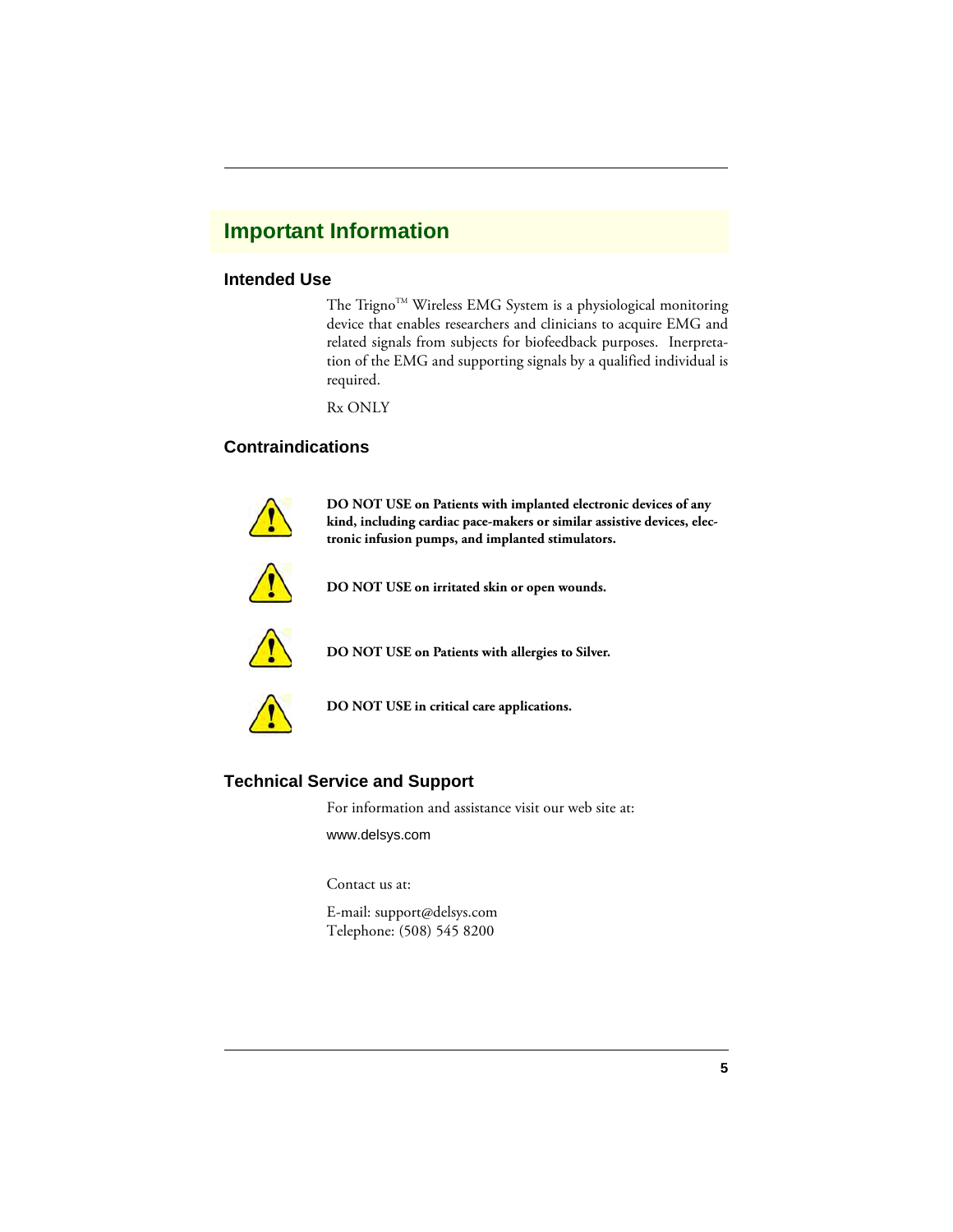## **Warnings and Precautions**



**Consult all accompanying documents for precautionary statements and other important information.**

**Consult accompanying user's guide for detailed instructions.**

**Keep the device dry. The presence of liquids may compromise the safety features of the device.**

**Handle with care.**

**Sensitive electronic device. Avoid static discharges. Do not operate or store near strong electrostatic, electromagnetic, magnetic or radioactive fields. Interference from external sources may decrease the signal-tonoise ratio or result in corrupted data.**



**Connect only to Delsys-approved devices.**

**Connecting a patient to high-frequency surgical equipment while using Delsys EMG systems may result in burns at the site of the EMG sensor contacts.**

**Immediately discontinue device use if skin irritation or discomfort occurs.**



**Immediately discontinue device use if a change in the device's performance is noted. Contact Delsys technical support for assistance.**



**Delsys Inc. guarantees the safety, reliability, and performance of the equipment only if assembly, modifications and repairs are carried out by authorized technicians; the electrical installation complies with the appropriate requirements; and the equipment is used in accordance with the instructions for use.**



**Device contains a Lithium-Polymer battery. Do not damage, crush, burn, freeze or otherwise mishandle the device. Recharge only with the approved power supply and recharger.**



**Trigno Systems should be stored and operated between 5 and 50 degrees Celsius due to the presence of an internal Lithium Polymer rechargeable cell. Storing or operating the device, and consequently the cell, outside of this temperature range may compromise the integrity and the safety features of the cell.**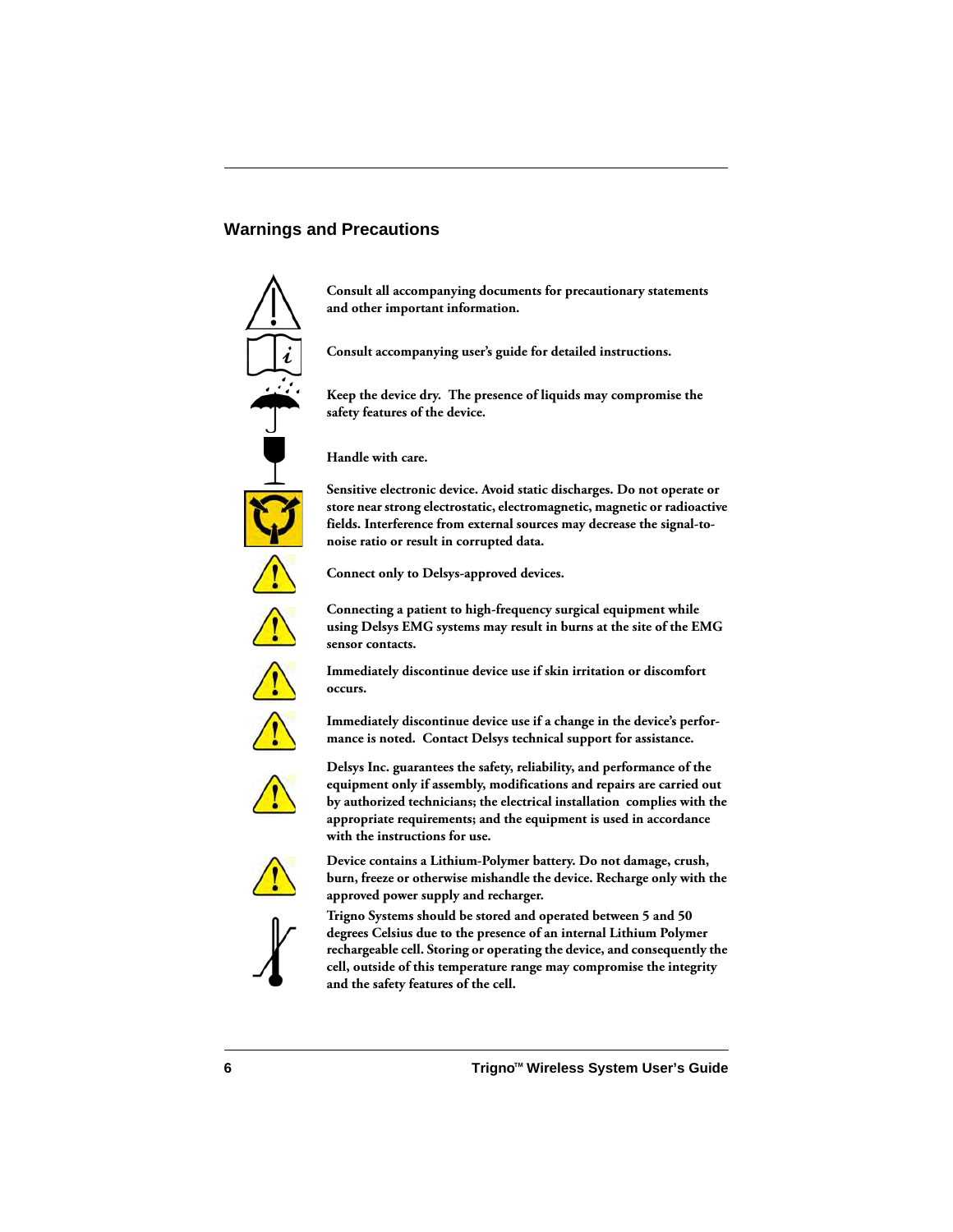## **Device Information**



**Complies with Requirements put forth by the Medical Device Directive 93/42/EEC. Class I device, Annex VII.**



**Type BF device (IEC 60601-1)**

**Isolated device, (Class II, IEC 60601-1)**



**Do not dispose this product with house waste. Contact Delsys Inc. for instructions on responsibly disposing this device. This product should not be mixed with other commercial wastes.**



**Date of Manufacturing (appears on device)**



**Serial Number (appears on device)**



EMERGO EUROPE Molenstraat 15 2513 BH, The Hague The Netherlands



**Authorized Representative Manufacturer**

**FCC ID: W4P-SP-W02 (Trigno Base Station) FCC ID: W4P-SP-W01 (Trigno Sensor) IC: 8138A-DST01 (Model: Trigno Wireless EMG System)**



**This device complies with Part 15 of the FCC Rules and Industry Canada's RSS-210 License Exempt Standards. Operation is subject to the following two conditions: (1) This device may not cause harmful interference. and (2) this device must accept any interference received, including interference that may cause undesired operation.**

**This product complies with FCC OET Bulletin 65 radiation exposure limits set forth for an uncontrolled environment.**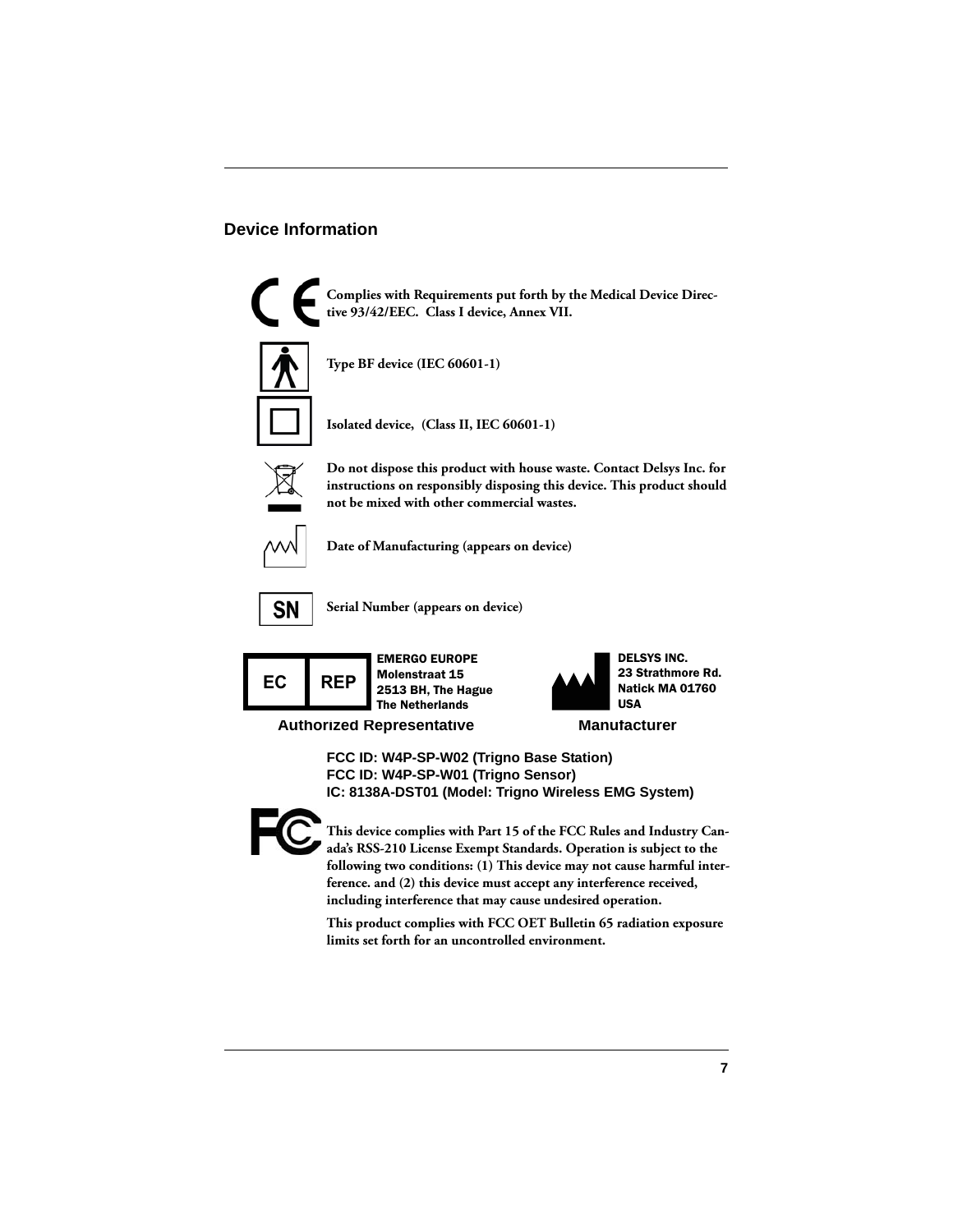

**Changes not expressly approved by Delsys Inc.could void the User's authority to operate the equipment**



**To reduce potential radio interference to other users, the antenna type and its gain should be so chosen that the equivalent isotropically radiated power (EIRP) is not more than that required for successful communication.**

**This equipment has been tested and found to comply with the limits for a Class B digital device, pursuant to Part 15 of the FCC Rules. These limits are designed to provide reasonable protection against harmful interference in a residential installation. This equipment generates, uses, and can radiate radio frequency energy and, if not installed and used in accordance with the instructions, may cause harmful interference to radio communications. There is no guarantee that interference will not occur in a particular installation. If this equipment does cause harmful interference to radio or television reception, which can be determined by turning the equipment off and on, the user is encouraged to try to correct the interference by one or more of the following measures:**

- **Reorient or relocate the receiving antenna.**
- **Increase the separation between the equipment and receiver.**
- **Connect the equipment into outlet on a separate circuit.**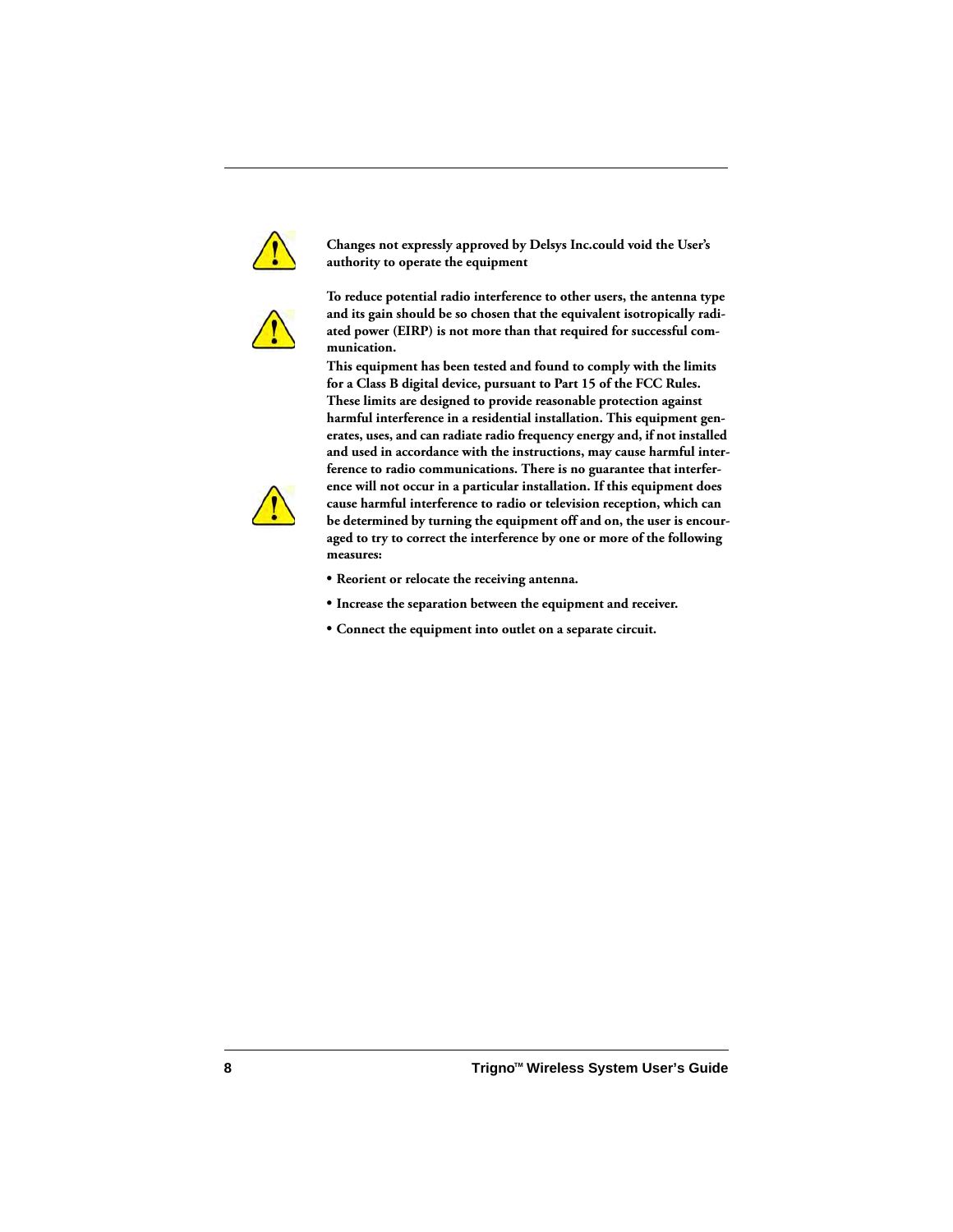#### **Disclaimer**

DELSYS INC. makes no warranties, express or implied, as to the quality and performance of this product including but not limited to, any implied warranty of applicability for other than research uses by qualified individuals. DELSYS INC. shall not be liable to any person for any medical expenses or any direct or consequential damages resulting from any defect, failure or malfunction, whether a claim for such damages is based upon theory of warranty, contract, tort or otherwise. No representative, agent, or licensed practitioner is authorized to waive this disclaimer. DELSYS INC. makes no diagnosis or prescription by virtue of anything about this product.

#### **System Requirements**

- **•** EMGworks 4.0.9 or later
- **•** Windows 7, Windows Vista or Windows XP with service pack 3. 64-bit or 32-bit operating systems supported. Windows 7 is recommended for optimal performance.
- **•** One USB 2.0 port
- **•** At least 2.0 GHz processor clock speed
- **•** At least 2 GB system memory
- **•** 1280x1024 (SXGA) display resolution or better
- **•** 1 GB hard disk storage (minimum)
- **•** Users of Windows 7 and Vista can simply ensure that they have a Windows Experience Index of 4.0 or greater.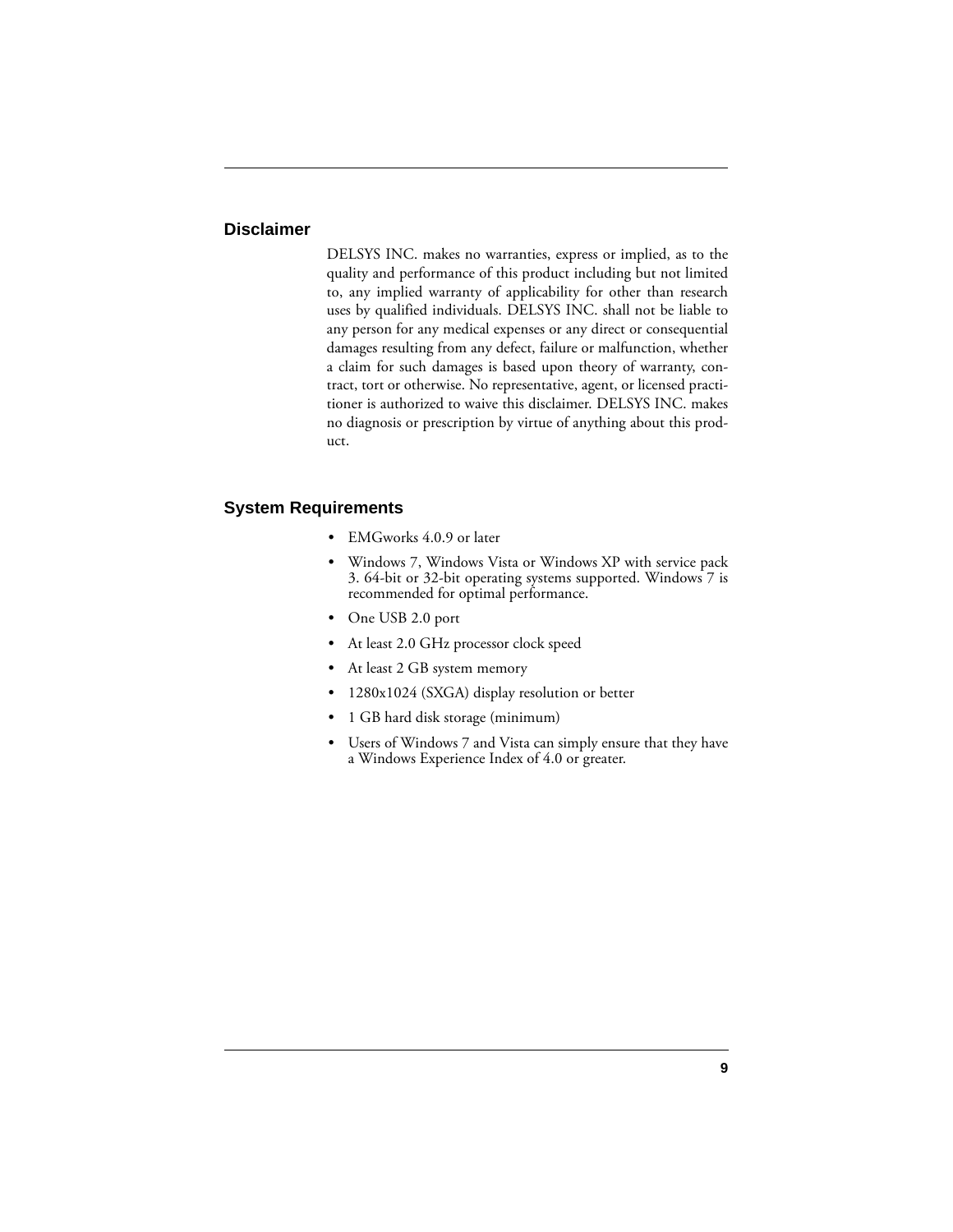## **Trigno™ Wireless EMG System Overview**

The Trigno™ Wireless EMG System is a high-performing device designed to make EMG signal detection reliable and easy. Each EMG sensor has a built-in triaxial accelerometer, a transmission range of 20 m and a rechargeable battery lasting a minimum of 7 hours. The system is capable of streaming data to EMGworks Acquisition and Analysis software, and of generating 16 EMG and 48 accelerometer analog channels for integration with motion capture and other 3rd party data acquisition systems. Full triggering features further expand the possibility for integration with additional measurement technologies.

#### **Wireless EMG Sensor**

Each Trigno Sensor is equipped with the following features:

- **•** transmission range of 20m
- inter-sensor latency < 500us (< 1 sample period)
- **•** self-contained rechargeable battery
- **•** EMG signal bandwidth 20- 450 Hz
- **•** EMG signal sampling rate of 2000 samples/sec
- **•** EMG baseline noise of <750 nV RMS
- **•** CMRR > 80dB
- **•** 16-bit EMG signal resolution
- **•** integrated triaxial accelerometer
- **•** software selectable accelerometer sensitivity of ± 1.5g or ±6g
- **•** LED User feedback
- **•** battery charge monitoring and status indicator
- **•** environmentally sealed device
- **•** proven parallel bar electrode technology
- **•** contoured sensor-skin interface for maximum signal stability
- **•** auto shutoff





*Figure 1. Trigno wireless 4-channel sensor.*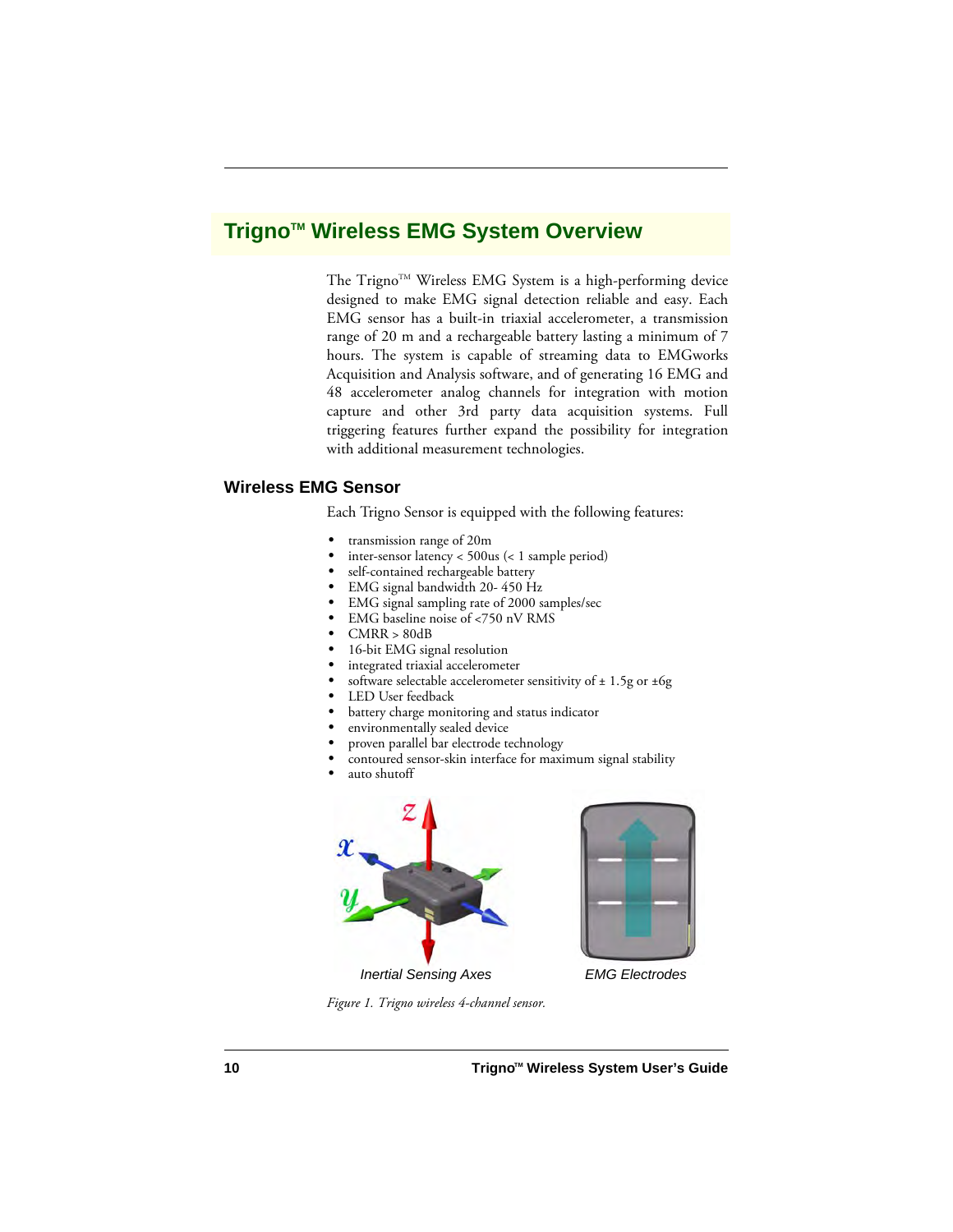| <b>Status</b>             | <b>LED Behavior</b>                        | 1 E I |
|---------------------------|--------------------------------------------|-------|
| Data Streaming            | Flashing green, 1 Hz                       |       |
| Scanning                  | Alternating green/amber flash, 1Hz         |       |
| <b>Pairing Successful</b> | Rapid green flashing, 3x, button depressed |       |
| Pairing Unsuccessful      | Rapid red flashing, 3x, button depressed   |       |
| Mode Switch               | Rapid green flashing, 3x                   |       |
| Firmware Update           | Rapid green flashing, 3x                   |       |
| <b>Battery Charging</b>   | Solid amber, in cradle                     |       |
| <b>Charging Complete</b>  | Solid green, in cradle                     |       |
| Sensor Off                | LED off                                    |       |

#### **Sensor LED Indicator Status**

## **Base Station**



*Figure 2. Trigno Base Station.*

| <b>Wireless Sensor</b>         | 5 | <b>Analog Output Connectors</b> |
|--------------------------------|---|---------------------------------|
| <b>Base Station</b>            | 6 | <b>Trigger Port</b>             |
| <b>USB Port</b>                |   | Antenna                         |
| <b>Power Jack/Power Supply</b> | 8 | <b>EMGworks Software</b>        |

Each Base Station is equipped with the following features:

- **•** recharging cradle for 16 sensors
- **•** high speed USB communication with PC
- **•** 64-channel analog output connector (16 EMG, 48 ACC)
- **•** ± 5V analog output range
- **•** detachable antenna
- **•** full trigger capability (Start/Stop, Input/Output)
- **•** communication & power feedback LEDs
- **•** convenient carry case design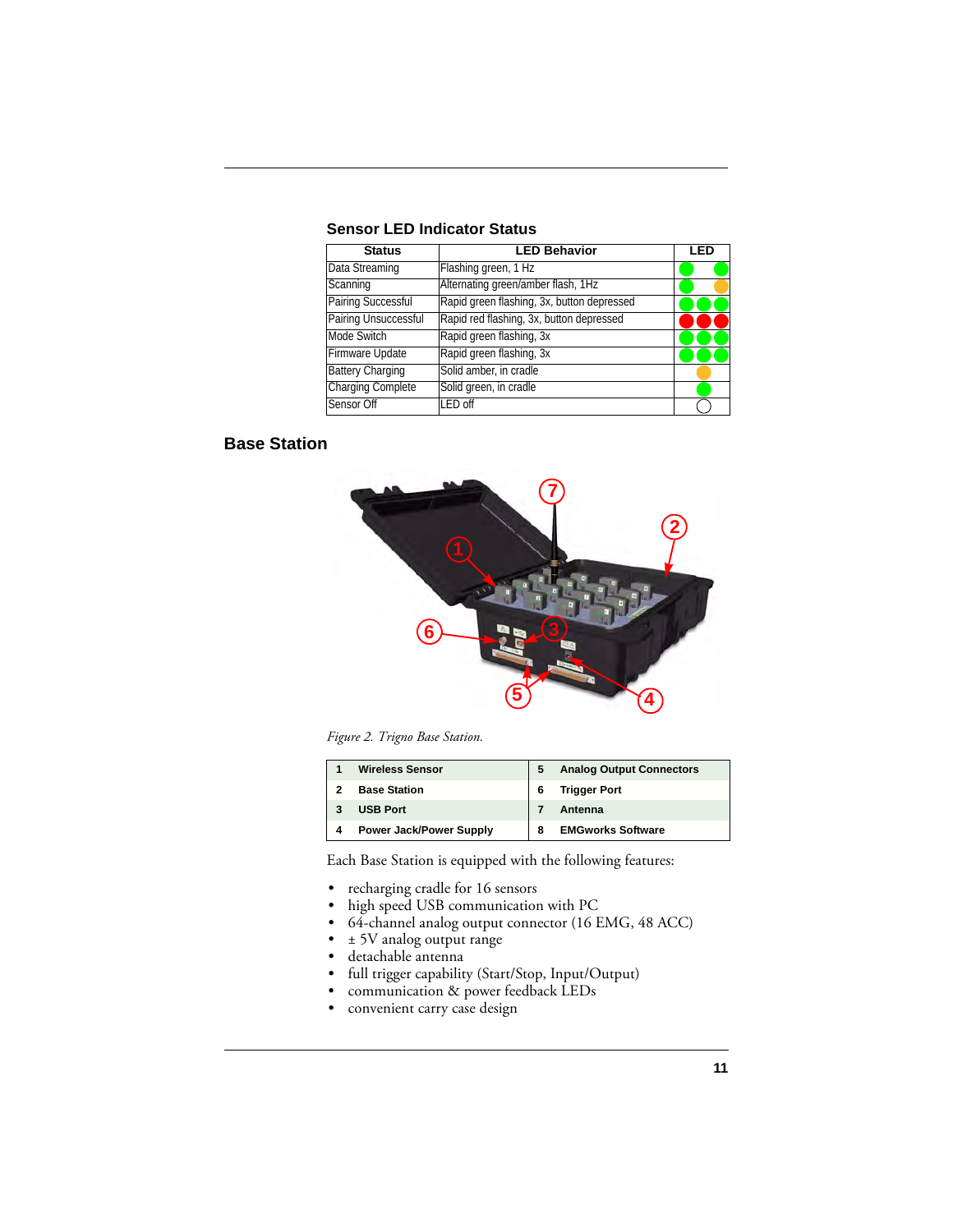## **Power Supply**

Trigno Systems are equipped with an isolated medical grade power supply. The green power LED on the base station will illuminate when power is connected to the Base Station. The power supply is provided with interchangeable country-specific plug adapters. The power supply can be conveniently stored in the Base Station storage space when the system is not in use.



*Figure 3. Trigno SC-P05 International Medical Power Supply with plug adapter kit.*



**Trigno System are specifically designed and approved to function only with the Power Supply provided. Power Supply substitutions constitute a violation of the medical safety approvals and will void the warranty.**



**If using a mains-powered PC then an additional isolation transformer is required for medical compliance to IEC60601-1. Refer to Appendix I for further details. No PC isolation is required for operation on a battery-powered laptop.**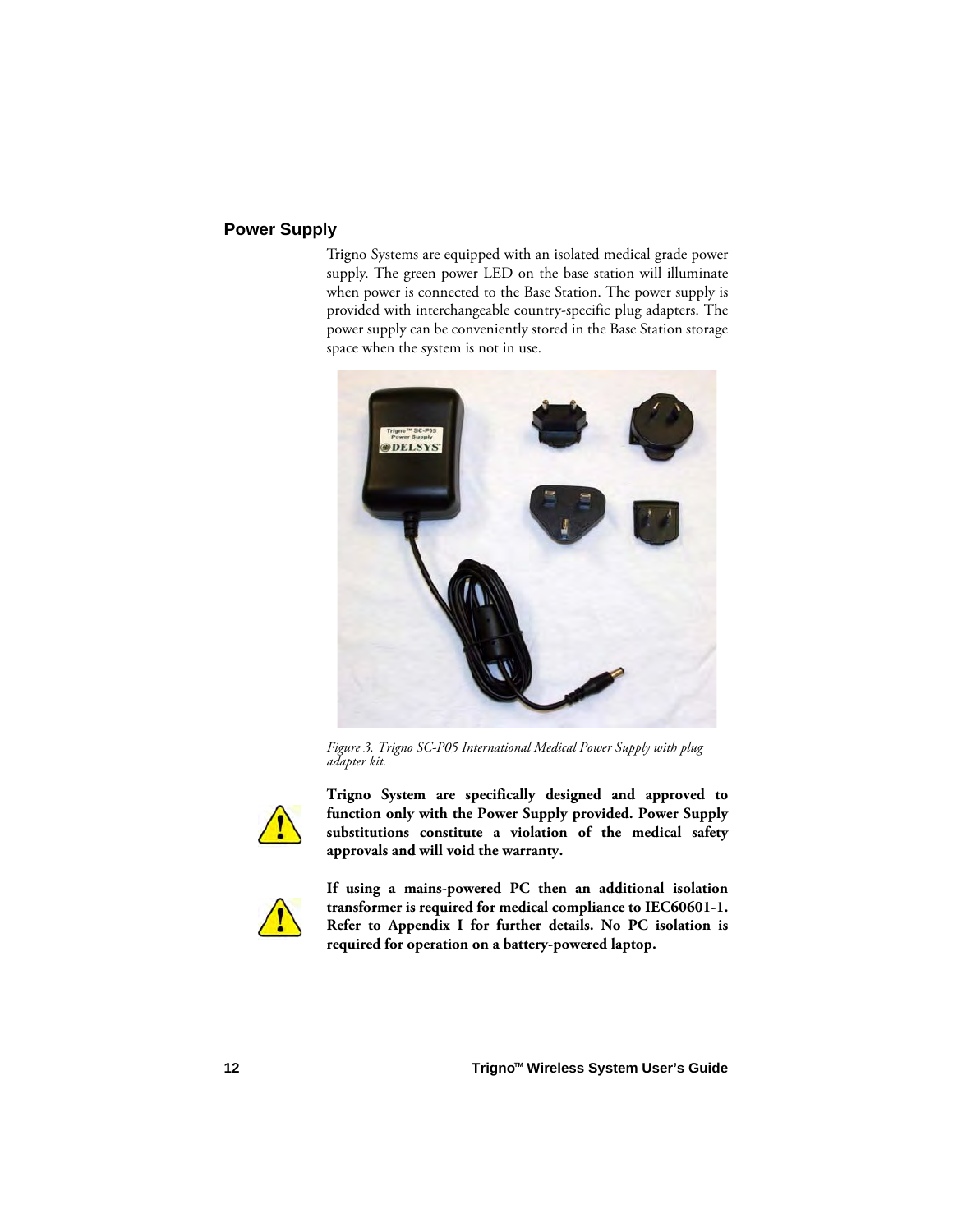# Getting Started with the Trigno<sup>™</sup> System

## **Software Installation**



The Trigno EMG system is controlled by a PC through the USB port, and thus requires software. Trigno Systems include a Delsys Software DVD containing EMGworks Signal Acquisition and Analysis Software and the Trigno Control Utility software for use with 3rd party data acquisition systems.

Install EMGworks from the Delsys Software DVD prior to connecting the Trigno Base Station to the computer.

## **Powering the Base Station**





Connect the Trigno power supply to the circular DC jack located on the side of the Base Station. Energize the power supply by connecting it to a Mains outlet or to an isolation transformer. Ensure that the PC to be used with the Base Station is connected to the same isolation transformer. Please refer to Appendix I for clarification on using an Isolation Transformer. The power LED on the Base Station will illuminate anytime power is applied. Ensure that the Base Station antenna is securely attached to the antenna connector.



*Figure 4. Connecting the Trigno Base Station power supply.*

## **Connecting the Base Station**



It is important to install EMGworks software prior to connecting the Base Station to the PC. If not, the "Found New Hardware" dialog will appear and Windows will prompt for a driver location. Cancel this dialog and install EMGworks from the Delsys DVD in order to register the Trigno drivers with the operating system. Once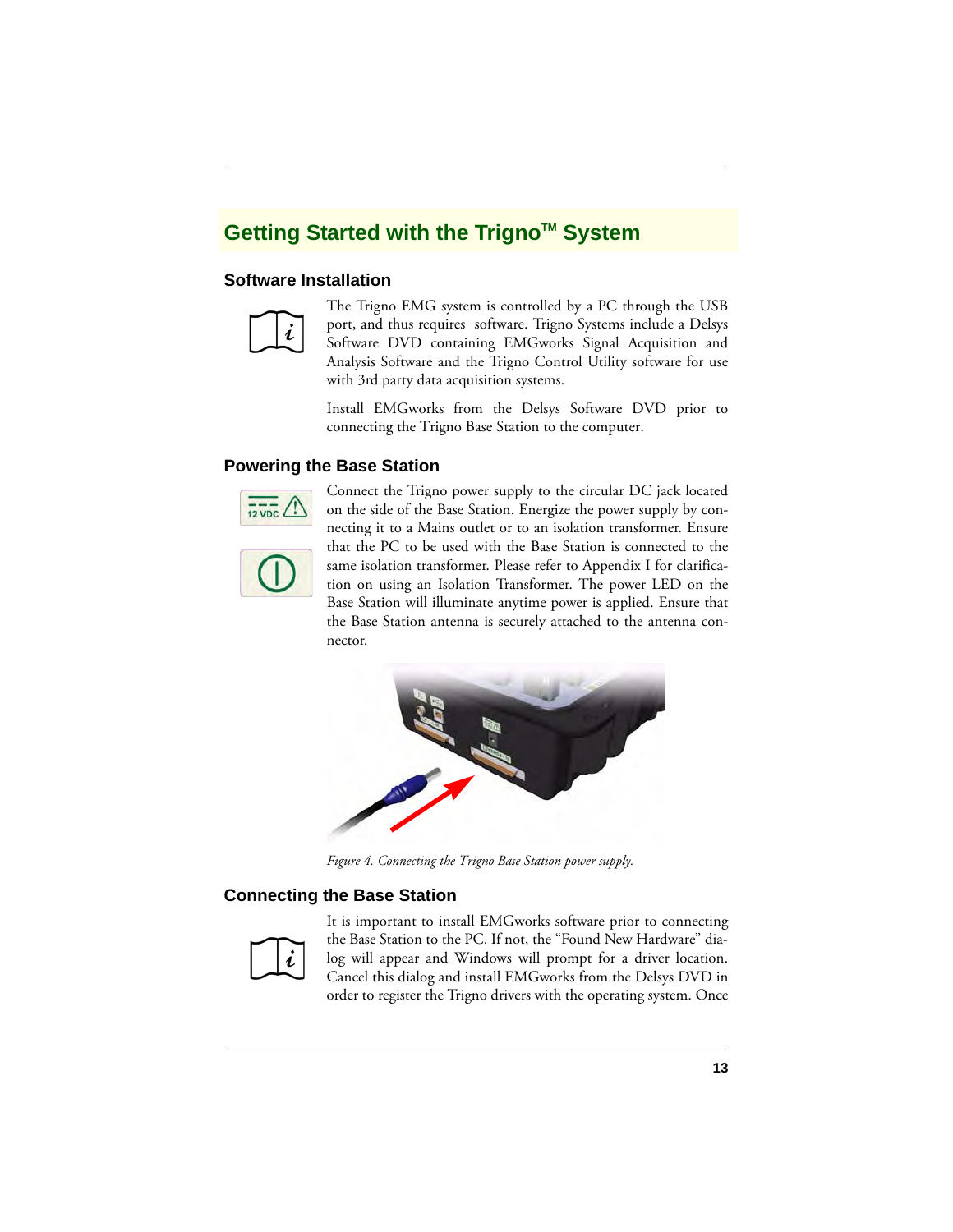the software is correctly installed, the PC will automatically detect the Trigno Base Station when connected to the USB port.

## **Charging the Sensors**

Before using the system, the sensors should be fully charged by placing them in the Base Station cradle slots. Ensure the Base Station is powered and that the green power LED is illuminated. When charging, the sensor LEDs will illuminate to an amber color. Once the sensor battery is fully charged the sensor LED will turn green. A complete charge cycle from a fully depleted sensor takes approximately 2.5 hours.



**Do not force the sensors into the recharging cradles of the Base Station. The sensors are keyed so that they can only be inserted in one orientation. Check the sensor orientation and check for obstructions in the cradle if physical resistance is met while cradling the sensors.**



**Recharge only with the approved power supply (SC-P05) originally included with the system. Charging with any other power supply may damage the device and will void the warranty.**



*Figure 5. Sensor LED feedback for battery charging status.*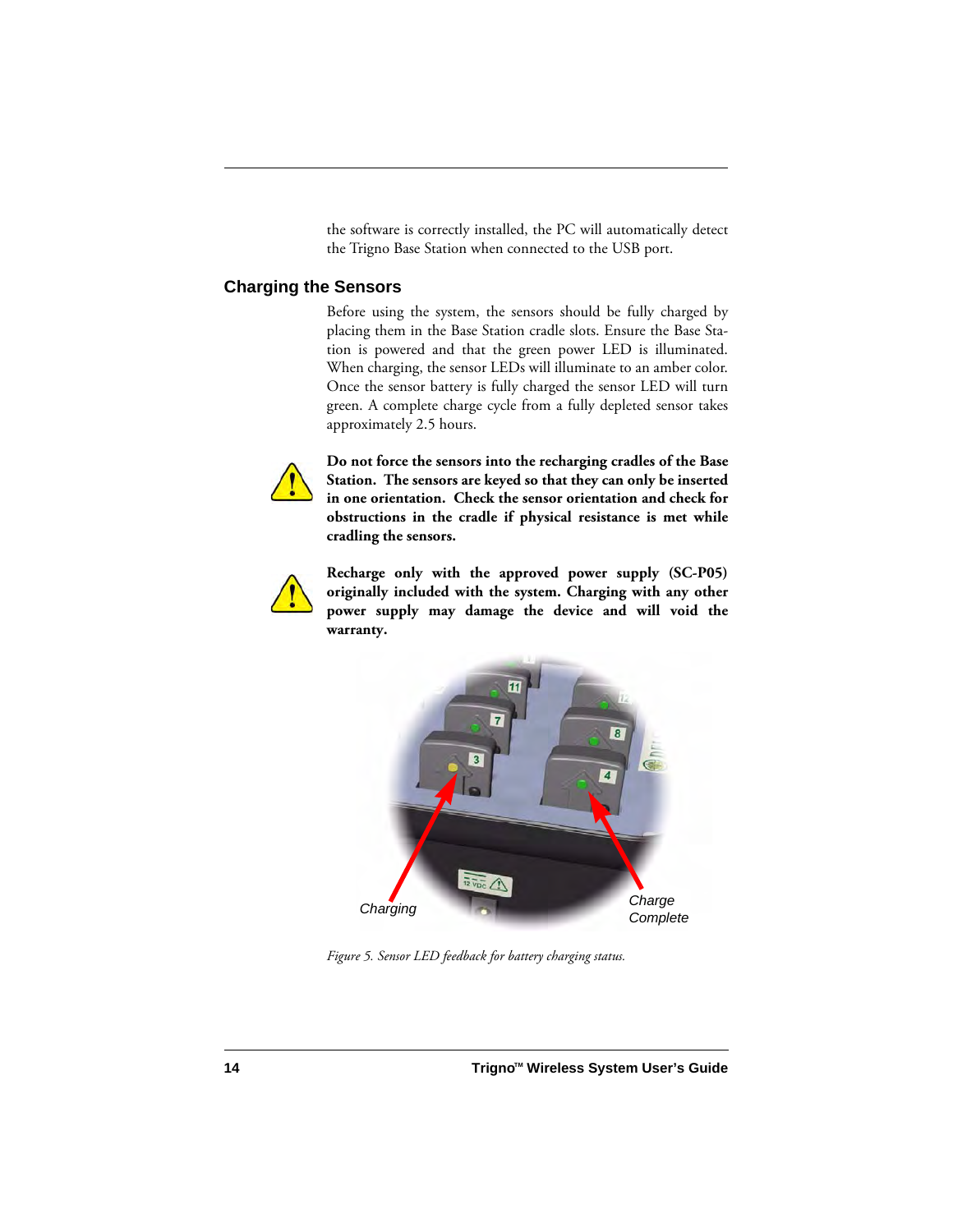## **Acquiring Data in EMGworks Acquisition**



Refer to the "Acquiring and Plotting Data" video tutorial (provided on the DVD) for a brief introduction to configuring the EMGworks software with the Trigno system. This and additional EMGworks tutorials can be found on our website.

Refer to the EMGworks documentation (accessible in the Help menu of the software) for detailed instructions on setting up data collection in EMGworks.

Whenever data are collected in EMGworks, the analog outputs on the base station are also active, so it is possible to collect data in EMGworks and in a secondary data acquisition system simultaneously.

#### **Sampling the Analog Outputs**

If samplig the analog output signals from the Trigno System using a 3rd party data acquisition system, refer to the "Using the Analog Outputs" section of this guide.

#### **Digital Outputs (Trigno SDK)**

The Trigno SDK presents digital outputs that can be read into several common data collection platforms. Please refer to our online help for more information.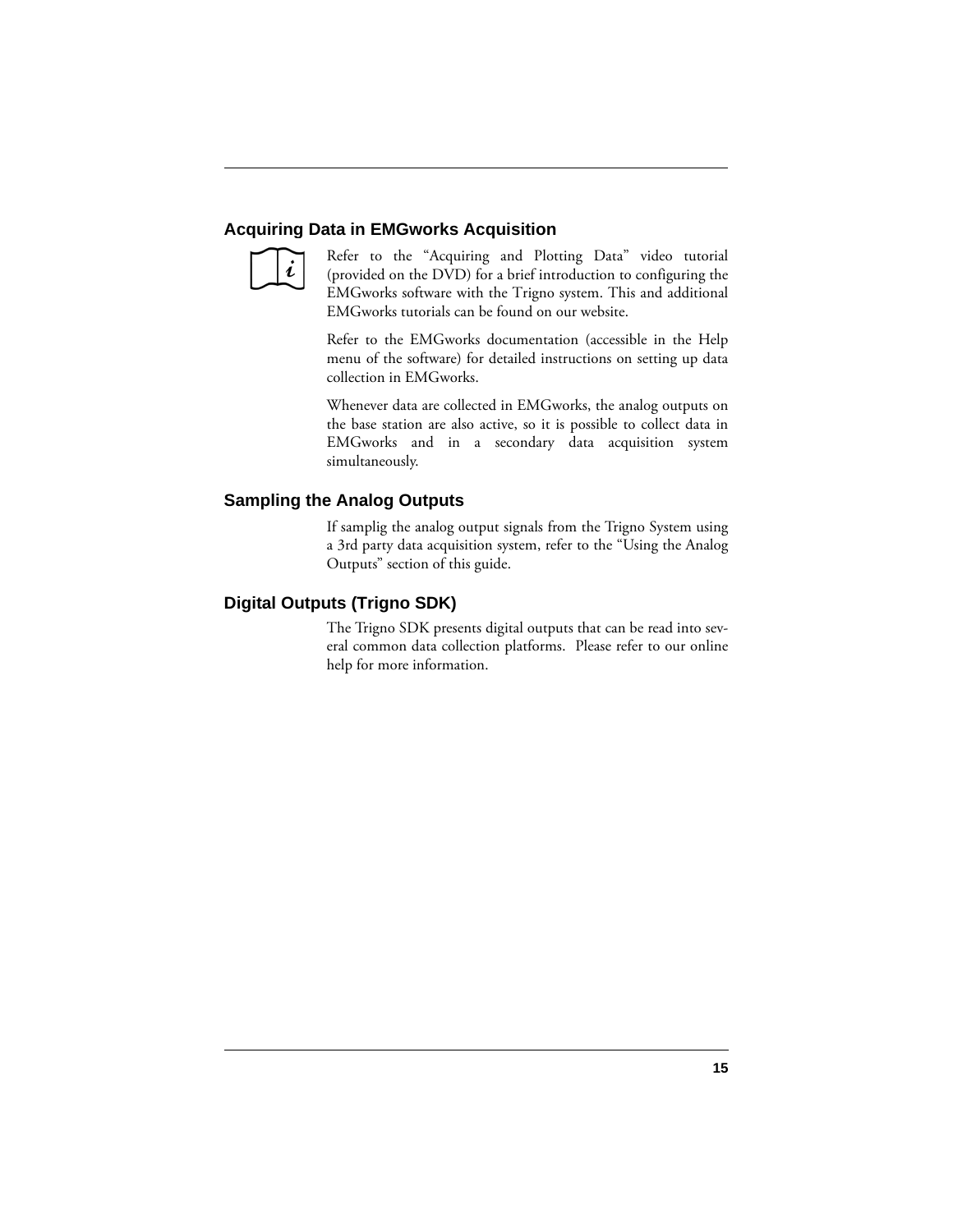# **Using the Wireless EMG Sensors**

## **Orienting the EMG Sensors on the Skin**

Trigno EMG Sensors employ 4 silver bar contacts for detecting the EMG signal at the skin surface. For maximum signal amplitude, it is important to orient these bars perpendicular to the muscle fiber direction. The top of the sensor is shaped with an arrow to aid in the determination of this orientation. The arrow should be placed parallel to the muscle fibers underneath the sensor. The sensor should also be placed in the center of the muscle belly away from tendons and the edge of the muscle. The sensor is easily attached to the skin using the Delsys Adhesive Sensor Interface.



*Figure 6. EMG Sensors must be properly oriented with the muscle fibers. Align the sensor's arrow with the direction of the underlying muscle fibers.*

## **Cleaning the Sensor Site**

Prior to affixing the EMG sensor on the surface of the skin, the sensor site must be properly cleaned to remove dry dermis and any skin oils. Wiping the skin prior to sensor application helps ensure a qualtiy signal. If excessive hair is present, it will also be necessary to shave the site. In cases where the skin is excessively dry, it may be useful to dislodge dry skin cells by dabbing the site with medical tape. The dry cells will attach the tape's adhesive when it is removed. Be sure to wipe with isopropyl alcohol to remove any adhesive residue that may remain.

## **Applying the Trigno Adhesive Skin Interfaces**

Trigno System are supplied with specially-designed adhesive interfaces to simplify sensor attachment. These hypo-allergenic interfaces are manufactured from medical grade adhesive approved for dermatological applications. Usage of the interface promotes a high quality electrical connection between the sensor bars and the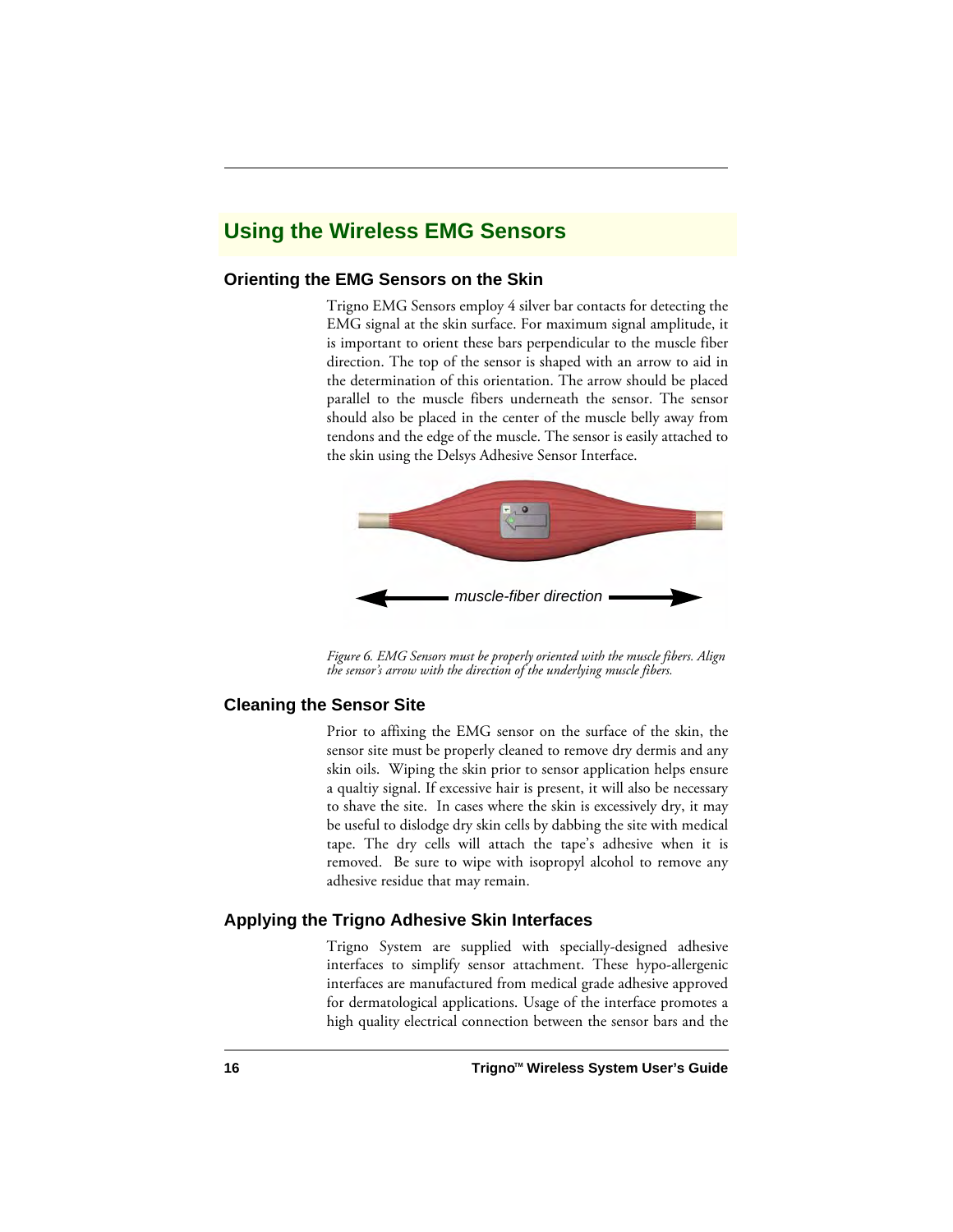skin, minimizing motion artifacts and the ill-effects of line interference. To ensure a strong bond with the skin, it is advised to remove excessive hair and wipe the skin area and the EMG Sensor with isopropyl alcohol to remove oils and surface residues. Allow the skin to dry completely before applying the interfaces.



## **Adhesive Sensor Interfaces are for single use only.**



**Immediately discontinue use if skin irritation or discomfort occurs. All Adhesive Sensor Interfaces and Reference Electrodes are for single use only. Discard after using. Reseal storage bag to maintain freshness.**



**Do not use on Patients with allergies to silver.**



## **Do not apply over open wounds or irritated skin.**

## **Turning the Sensors ON**

Trigno Sensors are turned on by depressing the rubber button for approximately one second. The green LED on the sensor will immediately begin to flash, and begin searching for a Base Station that has been properly paired and is within its range. If no Base Station is found, the LED will alternate between amber and green, indicating that it does not have an established communication link. As soon a link is established with the Base Station, the sensor LED will flash green approximately once per second, indicating that data are streaming.



*Figure 7. Turning the Trigno Sensor "ON".*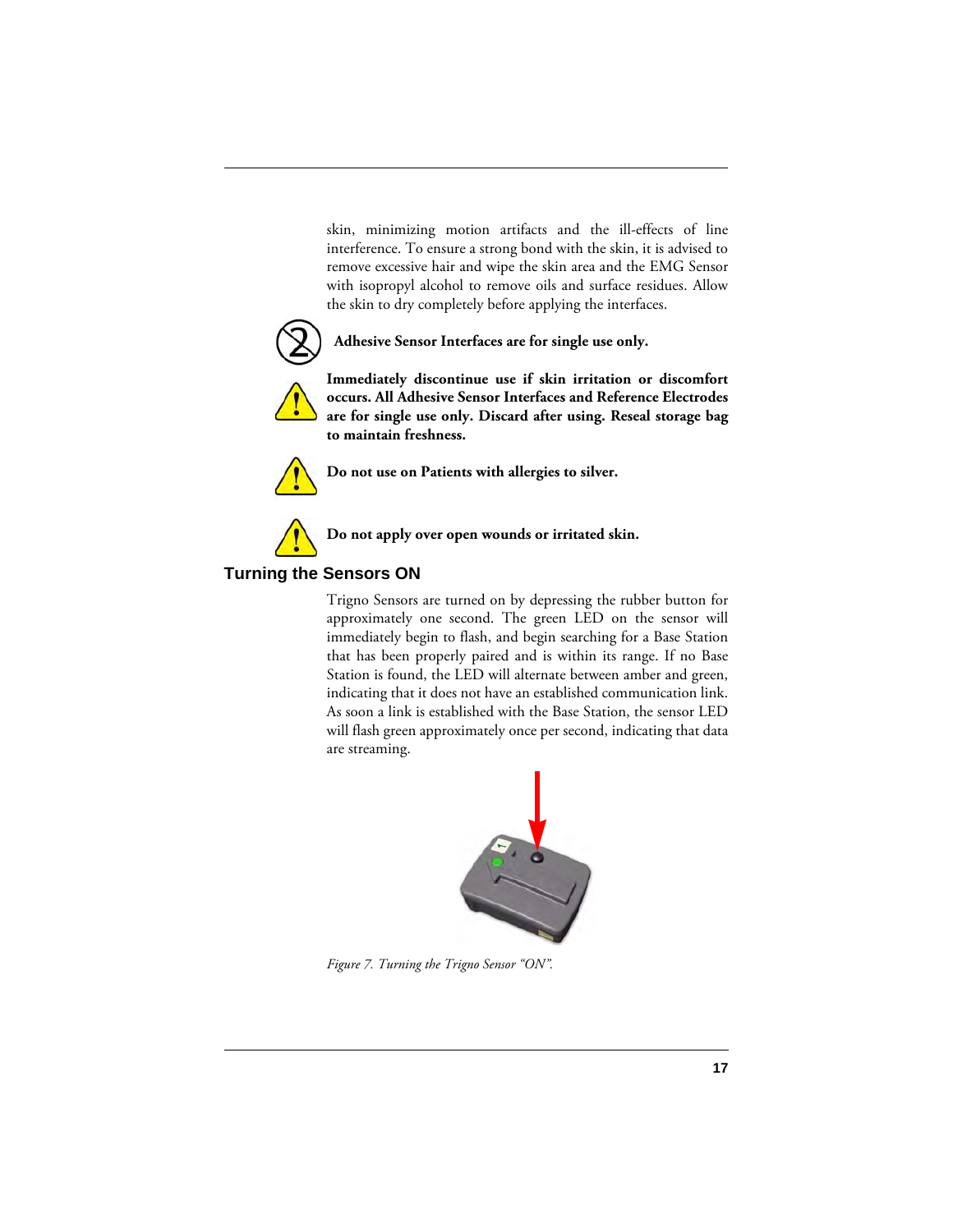## **Trigno Sensor Status Console**

A Status console for Trigno Sensors is available when operating EMGworks and when using the Trigno Control Utility. The console tracks all Trigno sensors in the system in real-time, relaying their on/off state, their battery charge level and their communication quality in the network. Additionally, this console hosts the sensor pairing function and can send an "off" command to all sensors.

A compact display of this information is accessible in EMGworks by hovering over the notification area icon for the Trigno hardware. The full dialog is displayed by double-slicking this icon.



*Figure 8. The Trigno Sensor Status Console offers real-time sensor feedback. A) data acquisition status, B) battery charge state, C) sensor number, D) sensor power, E) wireless signal strength, F) sensor pairing, G) off command.*

## **Turning the Sensors Off**

There are several mechanisms for turning the Trigno sensors off, described as follows:

- **•** Send an "off" command via software
- **•** Dock the sensor in an active charge cradle
- **•** Hold sensor button for approximately 20 seconds
- **•** 5 minute time-out if sensor is not communicating with base station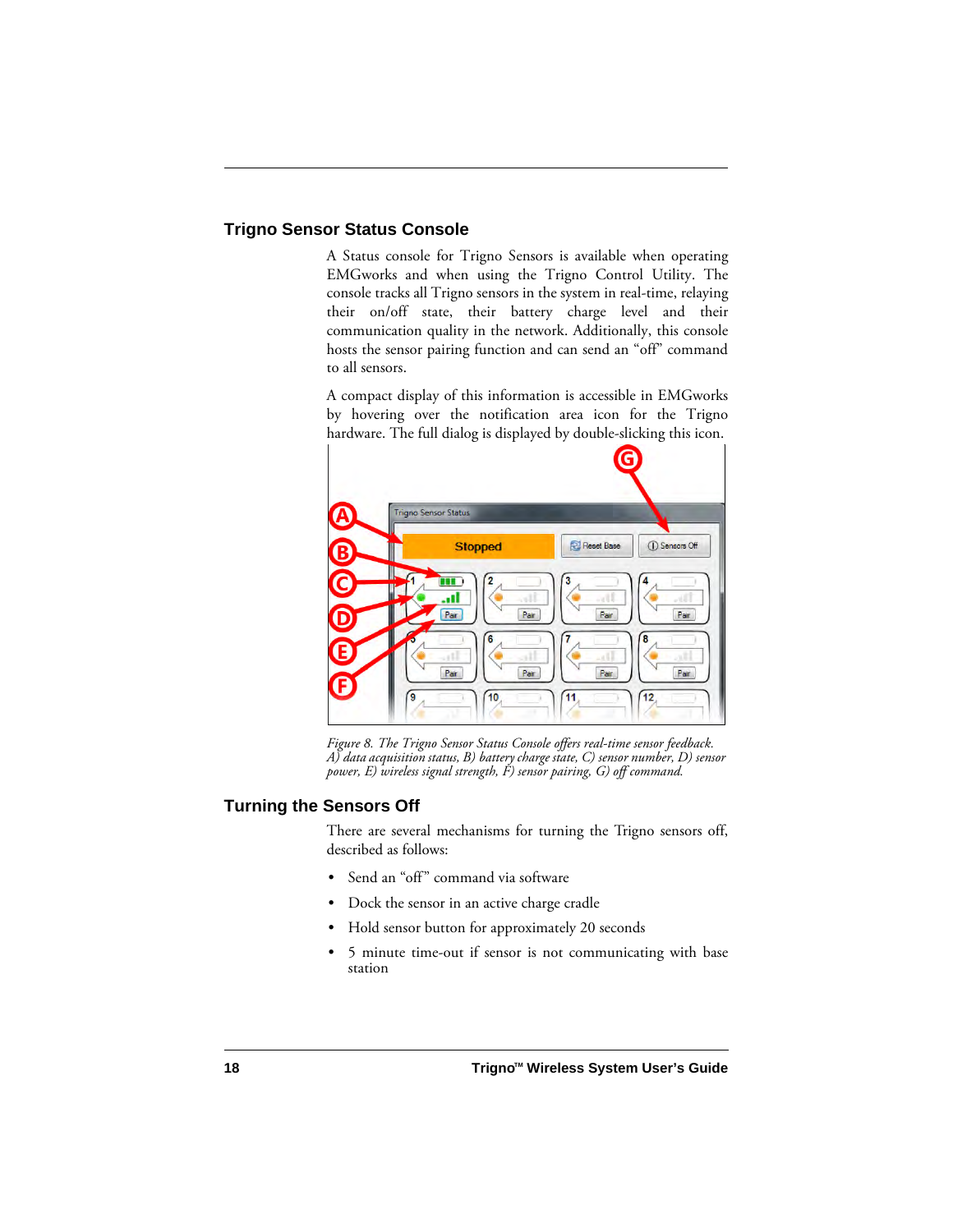# **Using the Analog Outputs**

The Trigno System provides simultaneous analog signal reconstruction of data being detected by all active sensors. These signals are made available on the 68-pin connectors located on the Base Station. EMG signals at these outputs are amplified by a factor of 909, with full dynamic range of  $\pm$ 5V. Similarly accelerometer signals are presented with a nominal full range of ±5V. These must be calibrated according to their selected operational range  $(\pm 1.5g, \pm 6g)$ . Note that the EMG and accelerometer signals exhibit fixed 48 and 96ms delays respectively, from the time the sensor detects the event to the time the analog signal is reproduced.



*Figure 9. Analog output connectors.*

## **Analog Output Connectors**

#### **Channels 1-16, EMG Signals**



The pinout of this connector replicates the pinout of the Bagnoli desktop EMG systems to facilitate connectivity between shared equipment. Only EMG signals are provided on this connector. Note that this pinout is also compatible to that of National Instruments data acquisition modules.

#### **Channels 1-64, all Signals**



This connector makes available all 64 analog output channels in the 68-pin connector. This connector is compatible with some 80 channel data acquisition modules from National Instruments.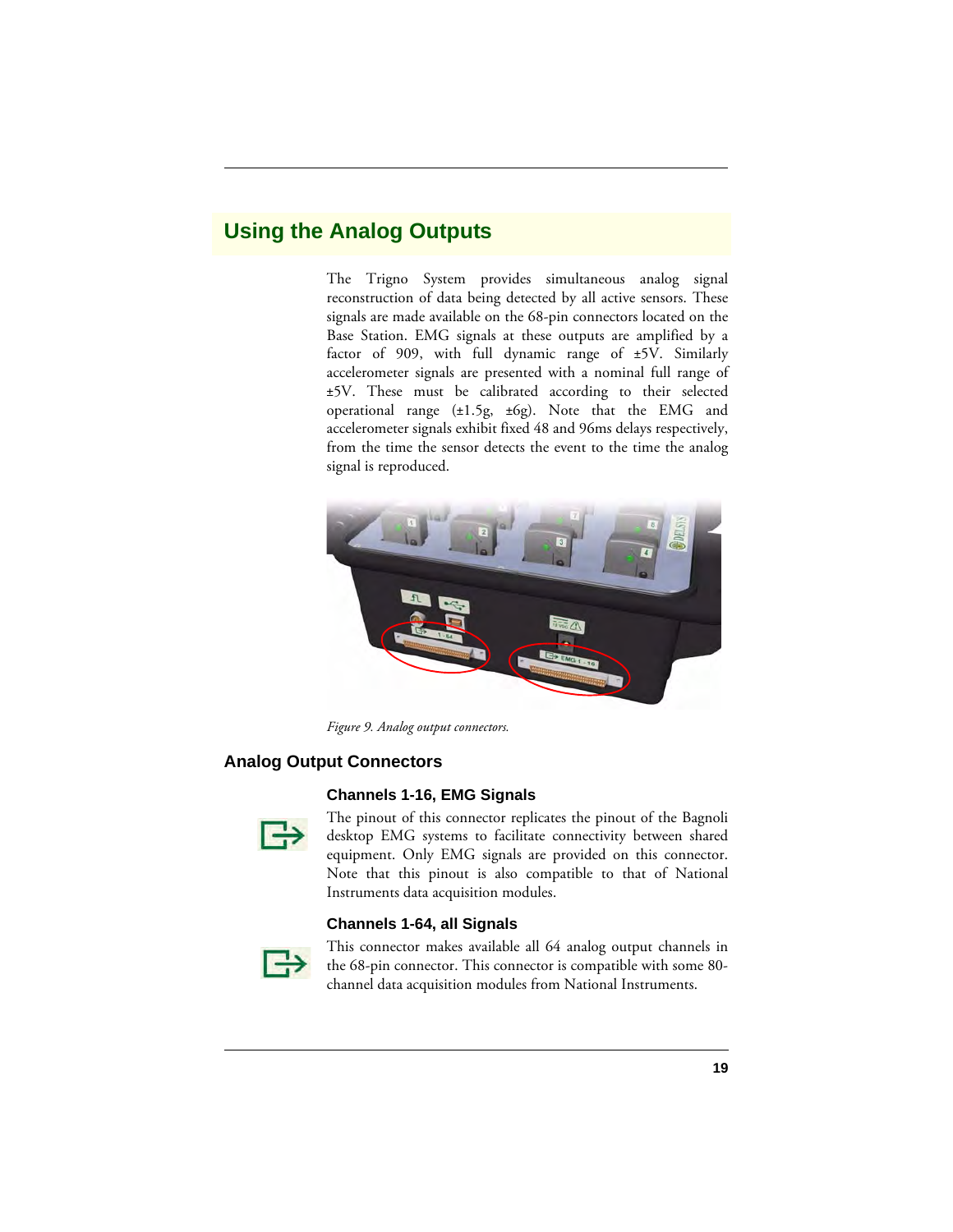

*Figure 10. Pinouts of the analog output connectors.*

## **Screw Terminal Connections**

Many data acquisition systems are equipped with screw-type wire terminations. In these cases Delsys can supply a cable assembly that mates with the analog output connectors and breaks out the individual channels onto single conductors. Please contact Delsys for details regarding this particular wire assembly or other connectivity needs. Please refer to Appendix II for further details regarding the DC-A22 Unterminated Output Cable.



*Figure 11. DC-A22 Unterminated Output Cable.*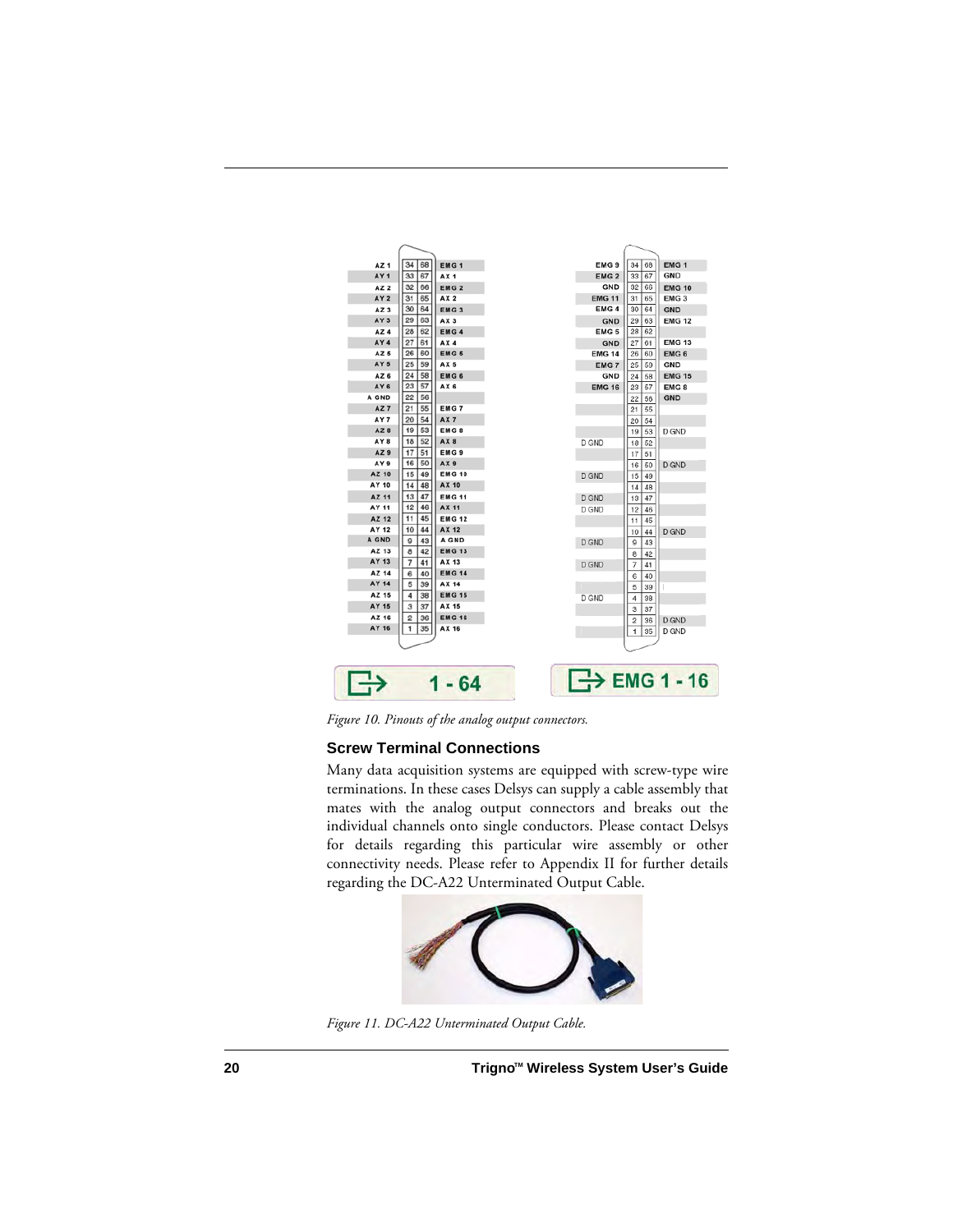## **Trigno Control Utility Software**

The Trigno Control Utility software operates on a PC independently from EMGworks Data Acquisition and Analysis software. The Trigno Control Utility is designed to configure and control the Trigno System so that it becomes a full analog instrument. In this scenario, all data acquisition is performed by sampling the analog channels with 3rd party acquisition systems, often used with Motion Capture Systems.

Additionally, the Trigno Control Utility serves to provide digital samples if using the Trigno SDK.

#### **Installing the Software**

The Trigno Control Utility software is included on the Delsys Software DVD. Installing EMGworks will also install the Trigno Control Utility software.

The Trigno Control Utility software can also be obtained by downloading the EMGworks installer from the Delsys web site at: http://www.delsys.com/Products/EMGworks.html

There is no license required to use the Trigno Control Utility.

The system requirements for the Trigno Control Utility software is the same as EMGworks, detailed in the EMGworks User's Guide: http://www.delsys.com/KnowledgeCenter/NetHelp

#### **Launching the Software**

When installed, the Trigno Control Utility software may be launched from the Start menu under "Delsys, Inc." To create a desktop shortcut to the Trigno Control Utility, navigate to the program in the Start menu, right click the icon, and select "Send To --> Desktop (create shortcut)".

The Trigno Control Utility application must remain running on the PC for the analog outputs to remain active.

The wireless sensor configuration window is accessible from the "configure" button. "Start" and "Stop" controls activate and deactivate the analog outputs, and define the Start and Stop output trigger events. All settings are locked once the "Start" button is depressed, and can only be changed after the "Stop" button is pressed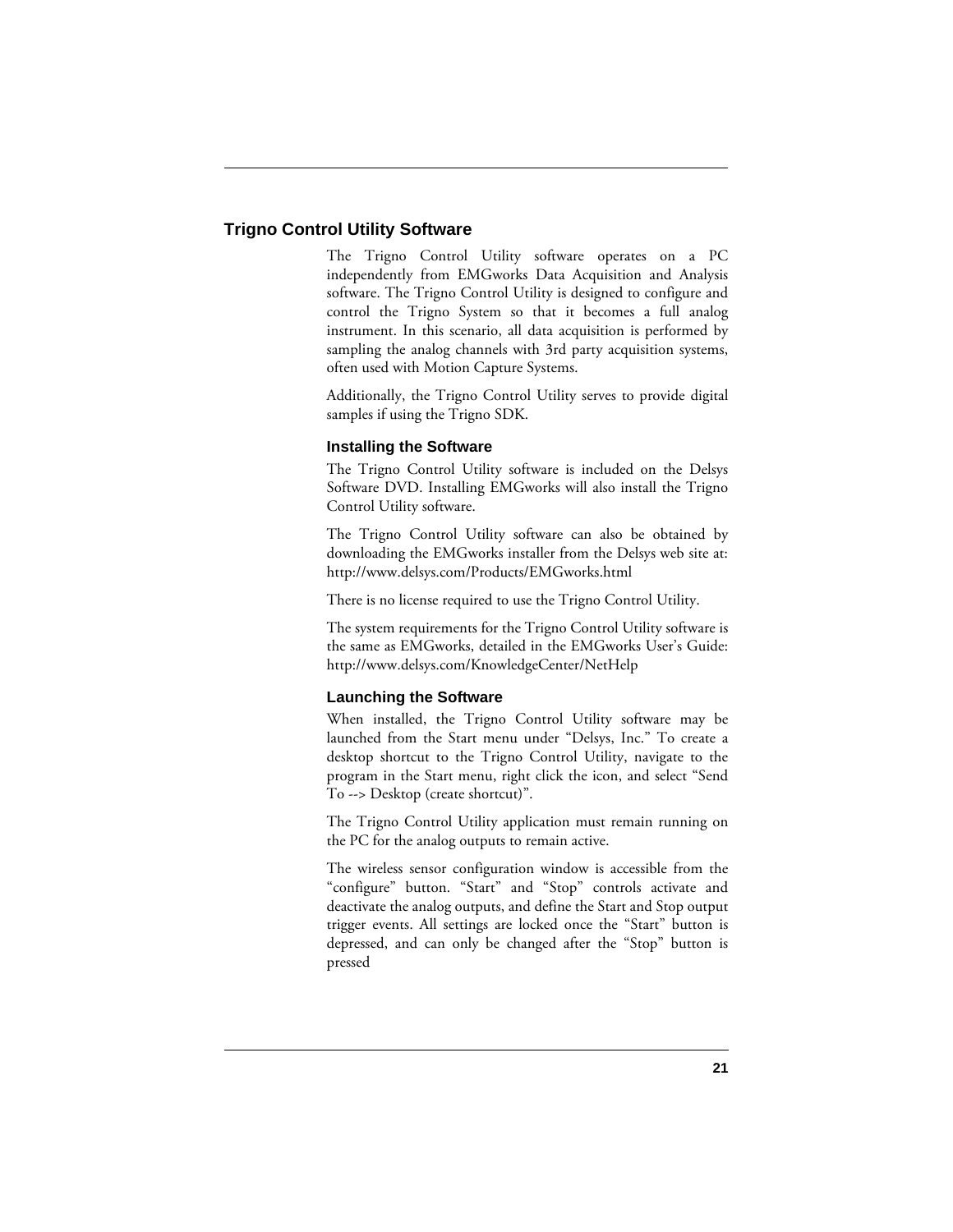

*Figure 12. Trigno Control Utility software.*



*Figure 13. Trigno Control Utility software with active outputs*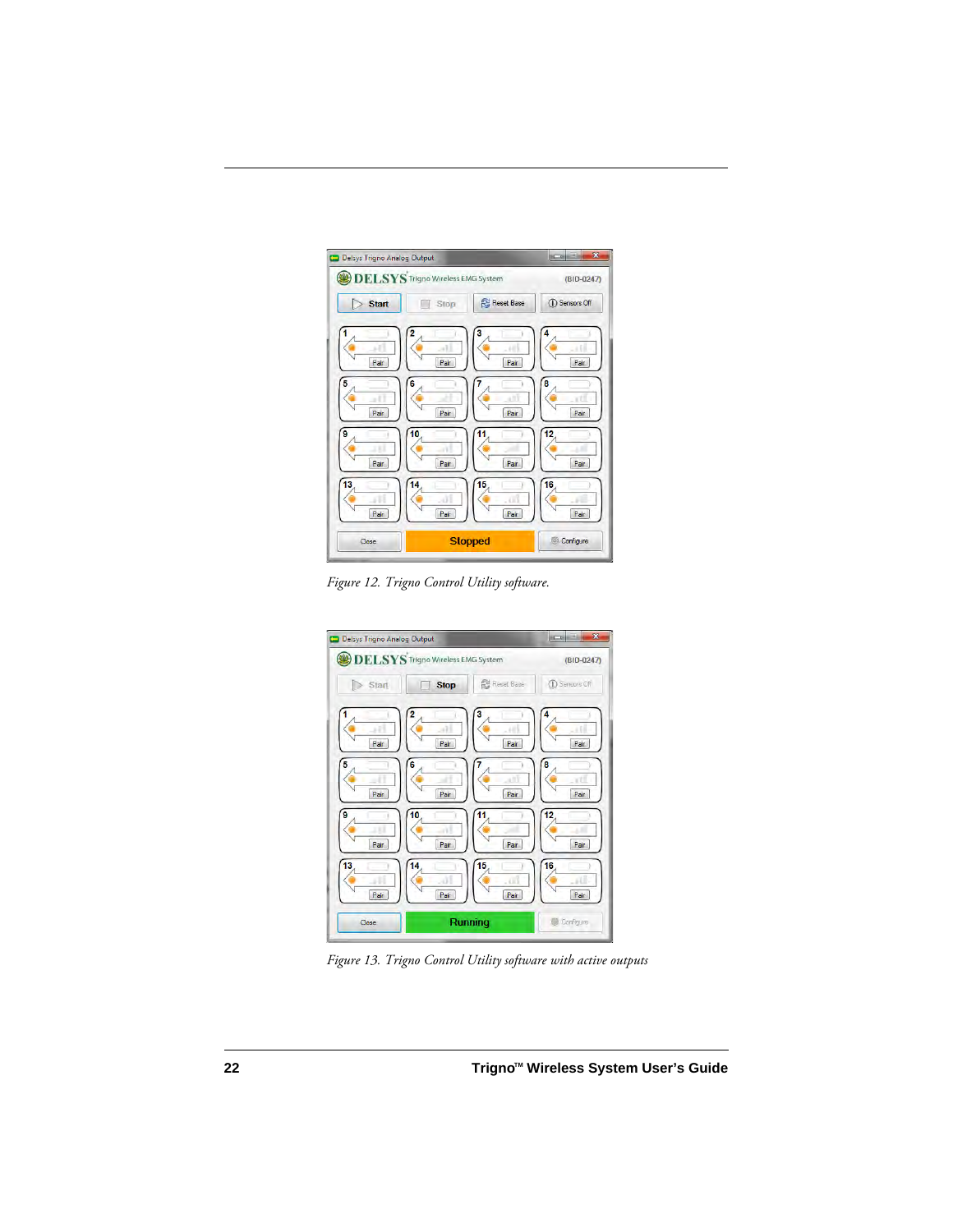# **Configuration Options for Trigno System**

## **Accessing Configuration Options**

When editing a configuration in EMGworks, the hardware options for the base station can be set in the Hardware node of the Configuration Tree when the Trigno Wireless System is selected as the primary A/D device.



*Figure 14. Selecting the Trigno system as the primary A/D device in the Hardware node of the Configuration Tree in EMGworks.*

When using the Trigno Control Utility, these options can be set by clicking the Configure button.



*Figure 15. Configure button in Trigno Control Utility*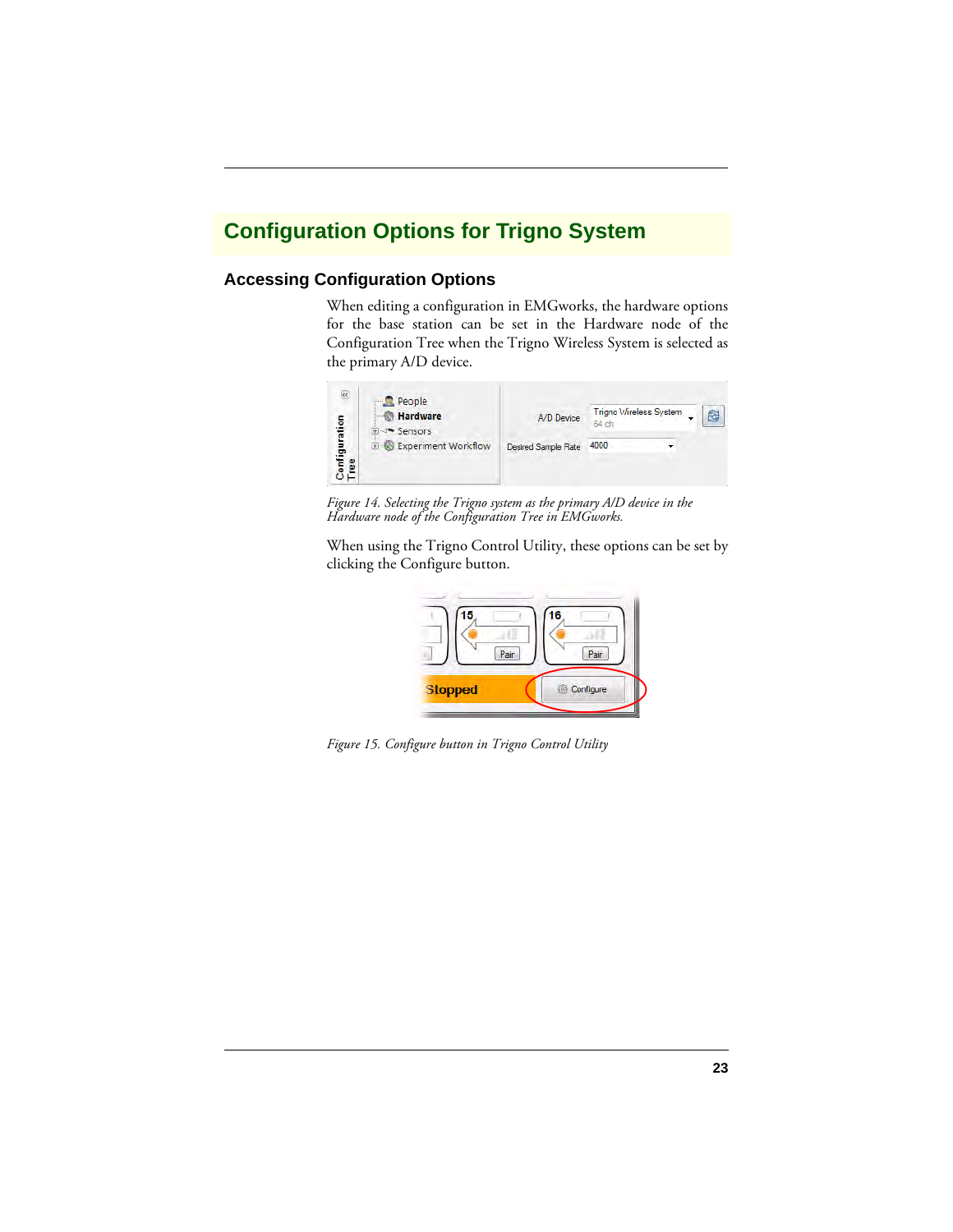## **Trigno System Information**

The Information tab presents information pertaining to the system and its settings.

| A/D Settings                   |                                        |  |
|--------------------------------|----------------------------------------|--|
| Base 1                         |                                        |  |
| <b>Information</b><br>Settings |                                        |  |
| <b>General Settings</b>        |                                        |  |
|                                | <b>Transmission Frequencies: Set A</b> |  |
| Information                    |                                        |  |
| Firmware: MAXXXX               |                                        |  |
|                                | <b>BEXXXX</b>                          |  |
|                                | <b>DSXXXX</b>                          |  |
|                                | USXXXX                                 |  |
|                                | <b>DAXXXX</b>                          |  |
|                                | Serial: W02-XXXX (BID-XXXX)            |  |
|                                | Network Size: 16 Sensor                |  |
|                                |                                        |  |
| Launch Test Panel              |                                        |  |
|                                |                                        |  |

*Figure 16. Trigno Wireless System information. If multiple bases are connected, the settings for each base are shown on a separate, top level tab.*

#### **Transmission Frequencies**

Wireless communication occurs on varieties of frequencies throughout the acceptable 2.4 GHz spectrum. Four frequency sets are available ("A", "B", "C" and "D"). The current frequency set is shown here.

#### **Firmware Version**

Delsys may occasionally release firmware upgrades to improve and evolve the functionality of Trigno Systems. The current firmware version is shown here.

#### **Serial Number**

Each Trigno Base Station has a unique serial number and identifier address which is shown here.

#### **Network Size**

Indicates the number of sensors supported by this base.

#### **Launch Test Panel**

Places the Trigno Base Station in a test mode to assist with verification of analog output signal connections. Each of the 64 analog output channels is configured to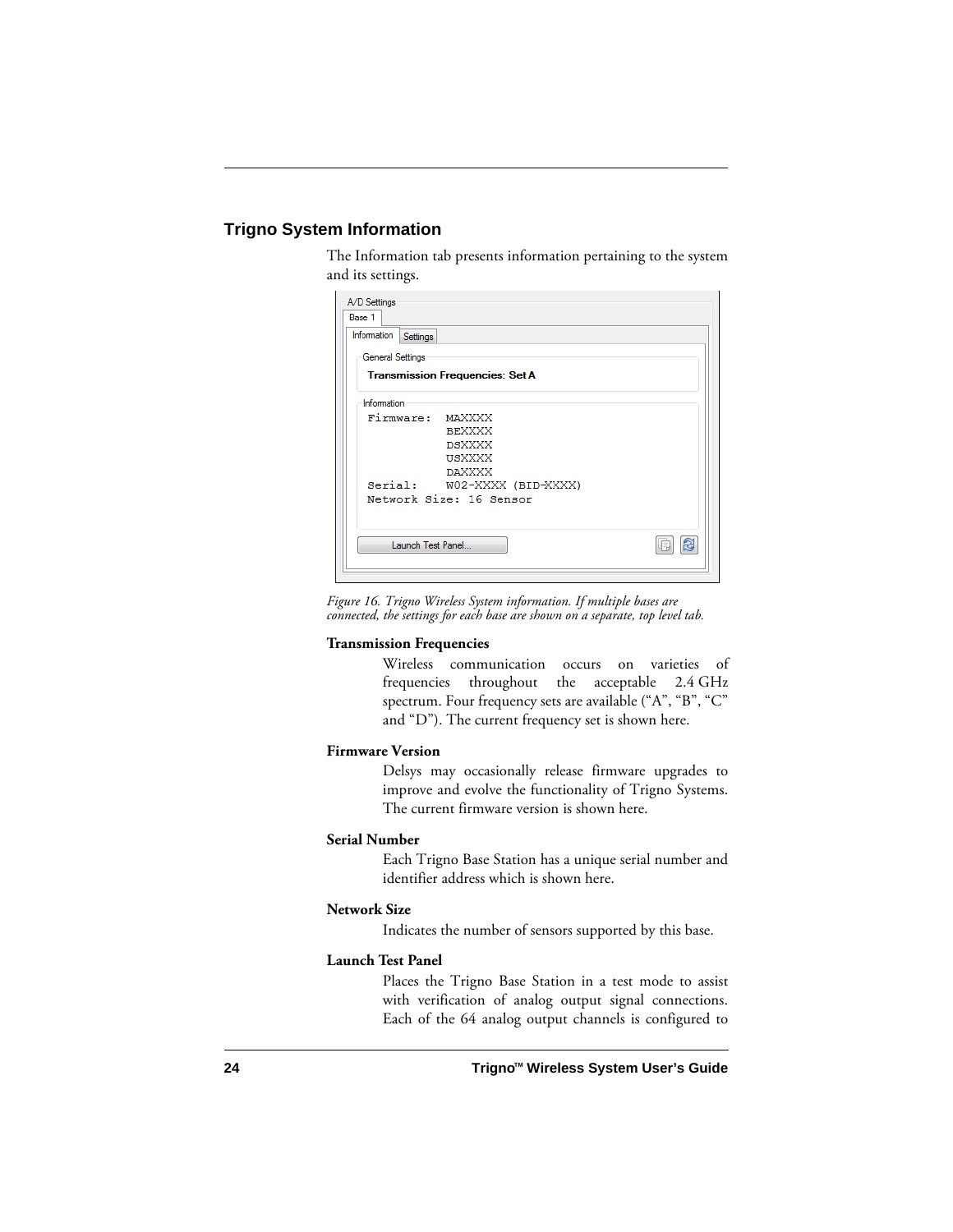produce a unique sinusoid which can be verified by properly sampling these channels with secondary acquisition system.

## **Refresh**

This button refreshes the status information.

**Copy** 

Copies the data the in the Information tab to the clipboard.

## **Trigno System Settings**

The Settings tab allows several system parameters to be modified as needed.

| A/D Settings                     |
|----------------------------------|
| Base 1                           |
| Settings<br>Information          |
| <b>High Receiver Sensitivity</b> |
| V Audible warnings               |
| <b>Frequency Set</b>             |
| Set A                            |
| Set B<br>∩                       |
| Set C<br>⊙                       |
| Set D                            |
| Apply                            |

*Figure 17. Configuring Trigno Sensor Settings*

#### **Frequency Set**

Use this setting to change the frequencies being used for wireless communication. The default set is "A". The frequency set should only be changed if nearby sources are interfering with Trigno communications or the particular operating environment is causing significant path loss on the current frequency set. Note that changing the communication frequency set will require sensor re-pairing. Frequencies within the sets are defined by the system and cannot be changed by the User.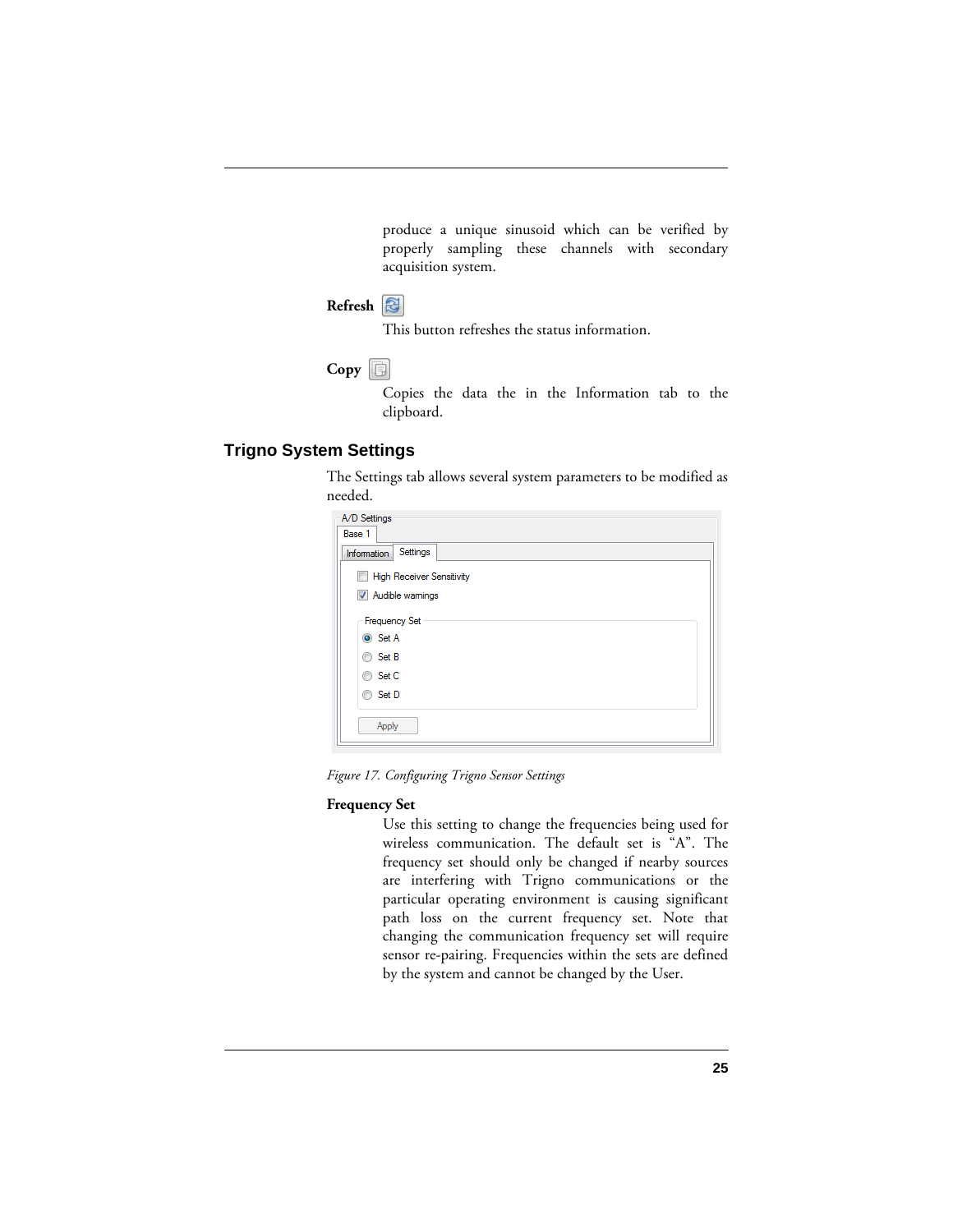#### **Audible Warnings**

This option will generate an audible "ping" along with a small message, whenever a sensor falls out of range or it's battery is excessively low.

## **Mode Control (Analog Output Software Only)**

In the Analog Output application, the sensor mode is controlled on the Mode Control tab of the Configuration dialog.

Information on mode control is available through our EMGworks online help:

http://www.delsys.com/Products/EMGworks.html

#### **Test Panel**

The Test Panel is used to verify the analog signal connections with the data acquisition module by outputting predefined and unique signals on each channel. The test signals are sinusoidal in nature and defined by an amplitude, a frequency and an offset. The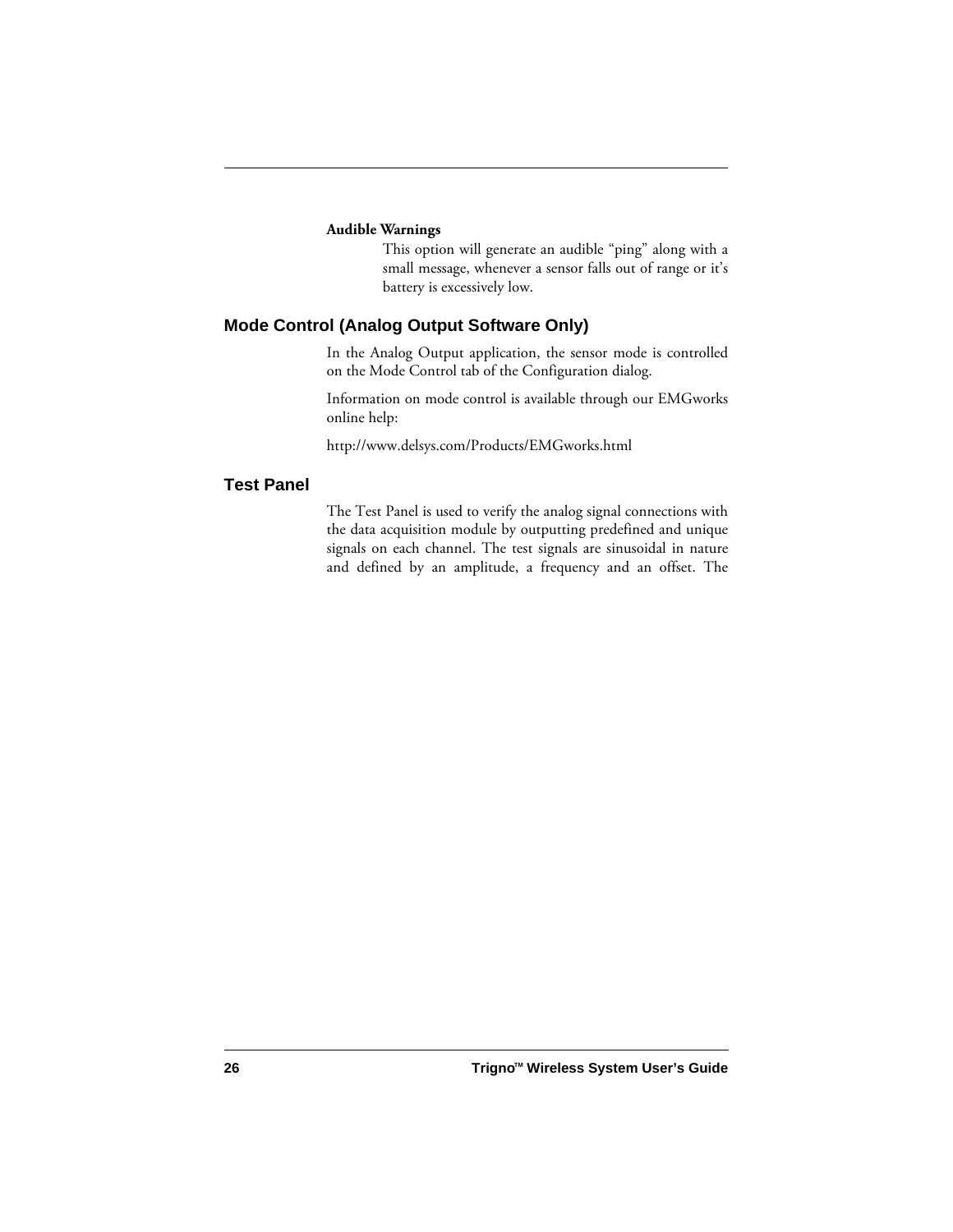| Channel                             | Frequency (Hz) | V <sub>p-p</sub> | Offset (V)   | ▴                                            |
|-------------------------------------|----------------|------------------|--------------|----------------------------------------------|
| EMG <sub>1</sub>                    | 83.33          | 10.00            | 0            |                                              |
| EMG <sub>2</sub>                    | 166.67         | 10.00            | 0            |                                              |
| FMG <sub>3</sub>                    | 250.00         | 10.00            | $\mathbf{0}$ |                                              |
| <b>EMG4</b>                         | 333.33         | 10.00            | $\mathbf{0}$ | Ξ                                            |
| <b>EMG<sub>5</sub></b>              | 83.33          | 6.00             | $\bf{0}$     |                                              |
| EMG <sub>6</sub>                    | 166.67         | 6.00             | 0            |                                              |
| <b>EMG7</b>                         | 250.00         | 6.00             | 0            |                                              |
| EMG <sub>8</sub>                    | 333.33         | 6.00             | 0            |                                              |
| EMG <sub>9</sub>                    | 83.33          | 4.00             | 0            |                                              |
| <b>EMG 10</b>                       | 166.67         | 4.00             | 0            |                                              |
| <b>EMG 11</b>                       | 250.00         | 4.00             | n            |                                              |
| EMC 10                              | כפ ככפ         | A nn             | ñ            |                                              |
| <b>Running</b><br><b>Test Panel</b> |                |                  |              | Close<br>$\Box$ e<br>$\overline{\mathbf{x}}$ |
| All Channels                        |                |                  |              | ۰                                            |
| Channel                             | Frequency (Hz) | V <sub>p-p</sub> | Offset (V)   | ▲                                            |
| FMG <sub>1</sub>                    | 83.33          | 1000             | $\Omega$     | L                                            |
| X <sub>1</sub>                      | 741            | 9.96             | $\Omega$     |                                              |
| Y1                                  | 14.81          | 4.00             | 2.02         |                                              |
| Z <sub>1</sub>                      | 29.63          | 4.00             | 2.02         |                                              |
| EMG <sub>2</sub>                    | 166.67         | 10.00            | $\Omega$     |                                              |
| X <sub>2</sub>                      | 7.41           | 2.98             | 2.02         |                                              |
| Y <sub>2</sub>                      | 14.81          | 2.98             | 2.02         |                                              |
| Z <sub>2</sub>                      | 29.63          | 2.98             | 2.02         |                                              |
| EMG <sub>3</sub>                    | 250.00         | 10.00            | $\mathbf{0}$ |                                              |
| X <sub>3</sub>                      | 7.41           | 2.04             | 2.02         |                                              |
| Y3                                  | 14.81          | 2.04             | 2.02         |                                              |

expected outputs for each analog channels are listed in the Test Panel window once the option is slected.

*Figure 18. The Test Panel Signals.*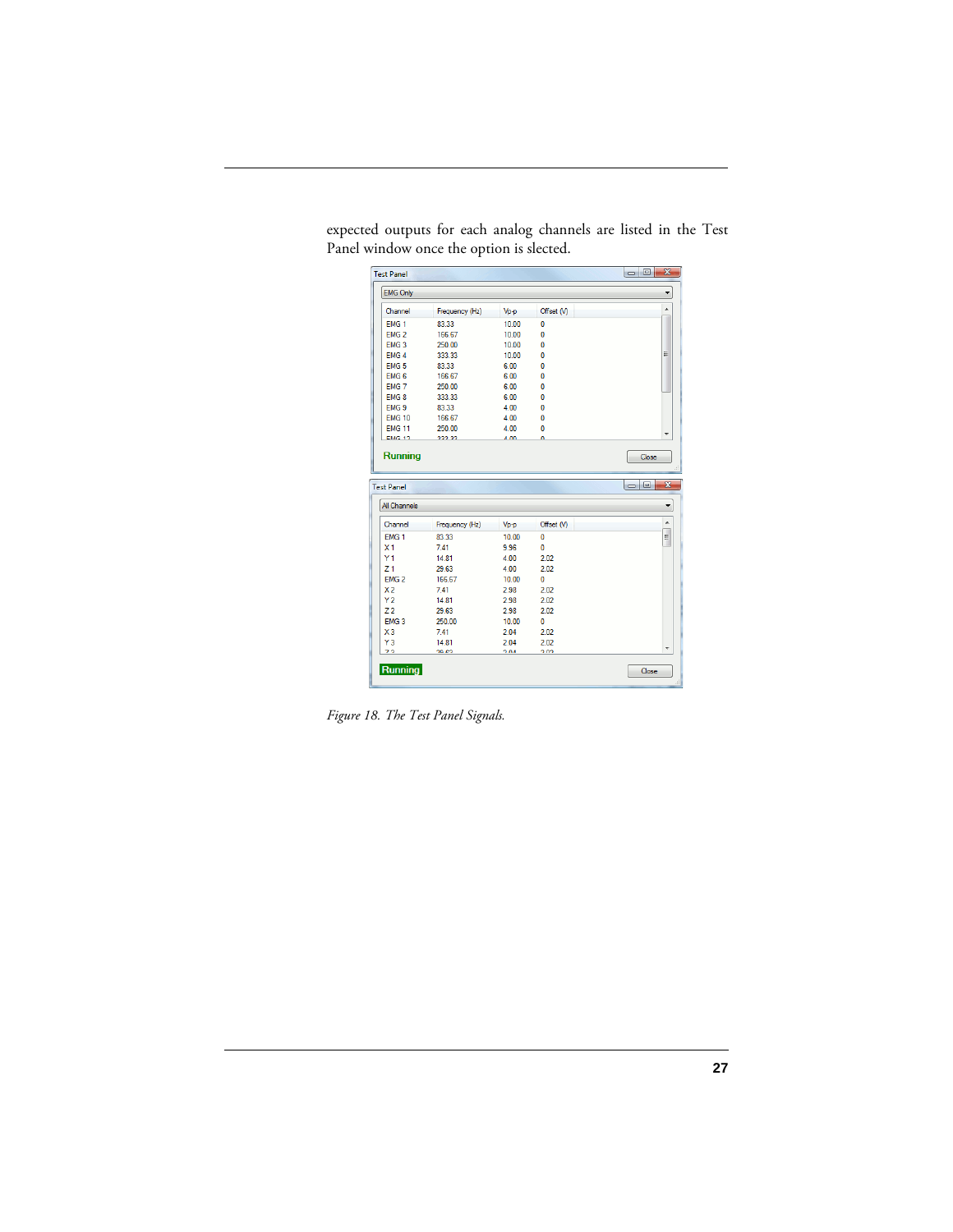# **Additional Sensor Information**

## **Sensor Pairing**

Trigno sensors communicate with a custom wireless protocol that links each sensor to a unique Base Station. This linking process is known as sensor "pairing", and is initiated through the "Pair" command.

Trigno systems are shipped with all sensors appropriately paired. Sensor pairing is typically needed if sensors are being replaced within the network group, when the communication frequency sets are changed, and after a firmware upgrade is performed.

**1.** Initiate sensor pairing in software.

When using EMGworks, initiate pairing by right-clicking the Trigno hardware icon in the system notification area, and selecting the appropriate menu item.



*Figure 19. Location of the Trigno hardware icon in the system notification area, and the pairing menu item.*

When using Trigno Control Utility, click the "Pair" button on the Sensor Status Console.



*Figure 20. Pair button in the Sensor Status Console.*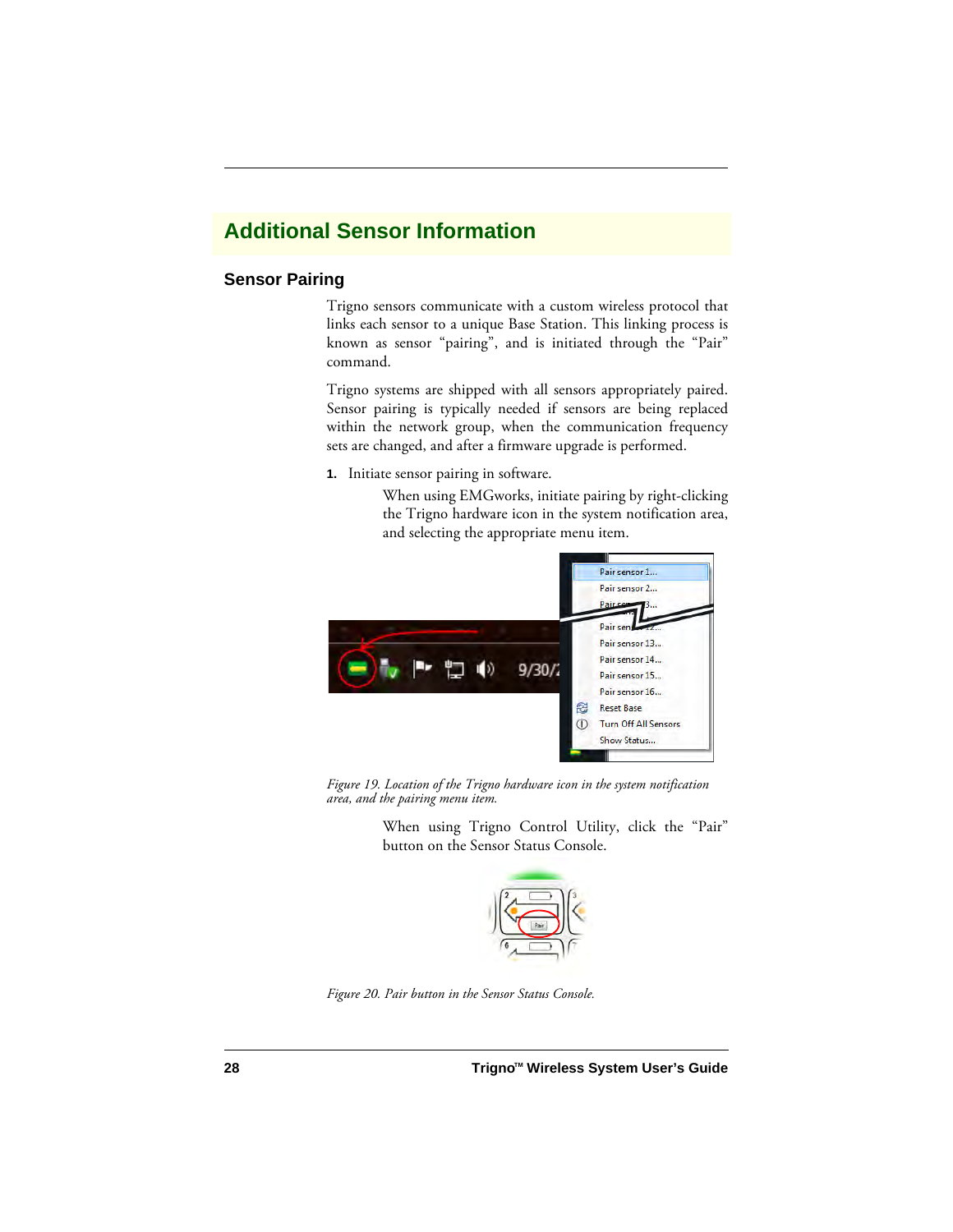**2.** Complete the pairing process by depressing the desired sensor button for a minimum of 3 seconds. Successful pairing will result in 3 green LED flashes on the sensor, and a confirmational message in the software.



*Figure 21. Complete the process by depressing the sensor button for 3 sec.*

## **Sensor Factory Calibration**

The Trigno system stores calibration information for sensors which have been paired with it. When collecting data with EMGworks, this calibration information is used to accurately display measured values, in many cases without the need for a user-initiated manual calibration.

After a pairing operation is completed, the system automatically searches for pre-existing factory calibration data on the particular sensor. If the sensor has never been paired with the system (for example, in the case of a new additional sensor), the software will prompt the user to enter factory calibration data, which can be obtained from Delsys. Factory calibration data are a string of numbers and letters which encode the calibration values for a specific sensor. Factory calibrations are specific to a single sensor and will not be accepted by the software for use on another sensor.

At any time a nominal, "default" calibration may be selected for a sensor, or the specific factory calibration may be re-entered. This feature is accessed by re-pairing the sensor.



*Figure 22. Factory Calibration Prompt. The calibration can be either autodetected, or entered manually if the sensor is being paired for the first time.*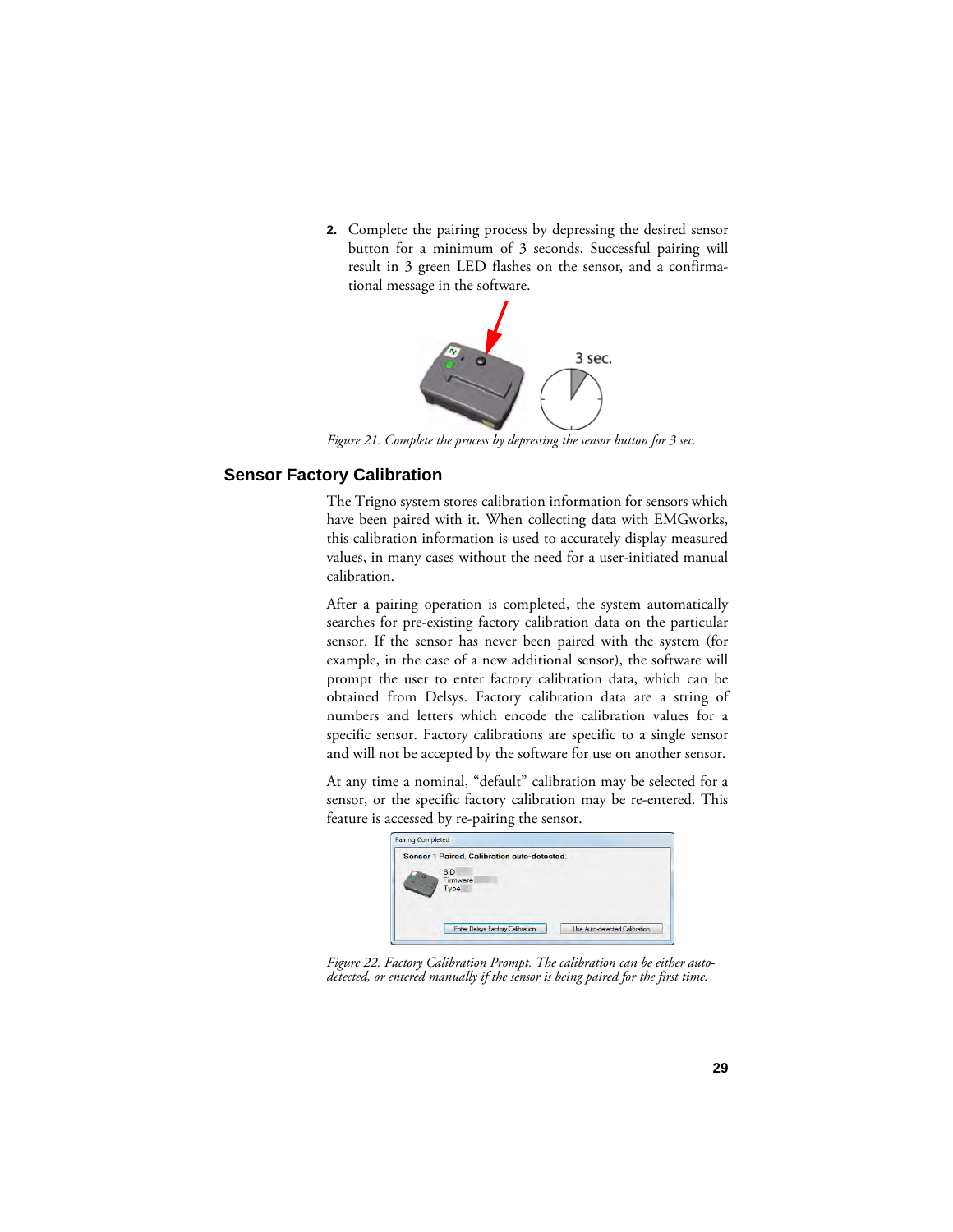#### **Smart Sensors**

After pairing, the association of sensors to the base station is retained for all future uses. Any configuration in EMGworks can be made to reflect the last paired set of sensors by clicking the "Refresh Smart Sensors" button in the "Add Sensors" pane in EMGworks. When data collection starts, the software will verify that the sensors currently communicating match those used in the configuration. If there is a mismatch, cancel the recording and repair the sensors.



*Figure 23. Refresh Smart Sensors button.*

#### **Sensor Modes in EMGworks**

Each Trigno sensor can operate in one of 4 possible data collection modes, which determines the type of data being collected. When using EMGworks, the sensor mode can be set on the sensor settings pane for each sensor. Note that the number of modes available is determined by the Trigno sensor type.

| Name              | Trigno sensor 1                        |                       |                      |           |  |
|-------------------|----------------------------------------|-----------------------|----------------------|-----------|--|
|                   |                                        |                       | Change color         |           |  |
| <b>Units</b>      | EMG 2 Volts                            | $ACC X2$ <sup>g</sup> | $ACCY2$ g            | ACCZ2     |  |
| Units (short)     | EMG <sub>2</sub> V                     | $ACC X2$ <sup>a</sup> | $ACCY2$ <sup>a</sup> | $ACCZ2$ g |  |
| Mode<br>scription | $+/- 1.5$ g<br>$+/- 1.5 g$<br>$+/- 6g$ |                       |                      |           |  |
|                   |                                        |                       |                      |           |  |

*Figure 24. Setting sensor modes in EMGworks.*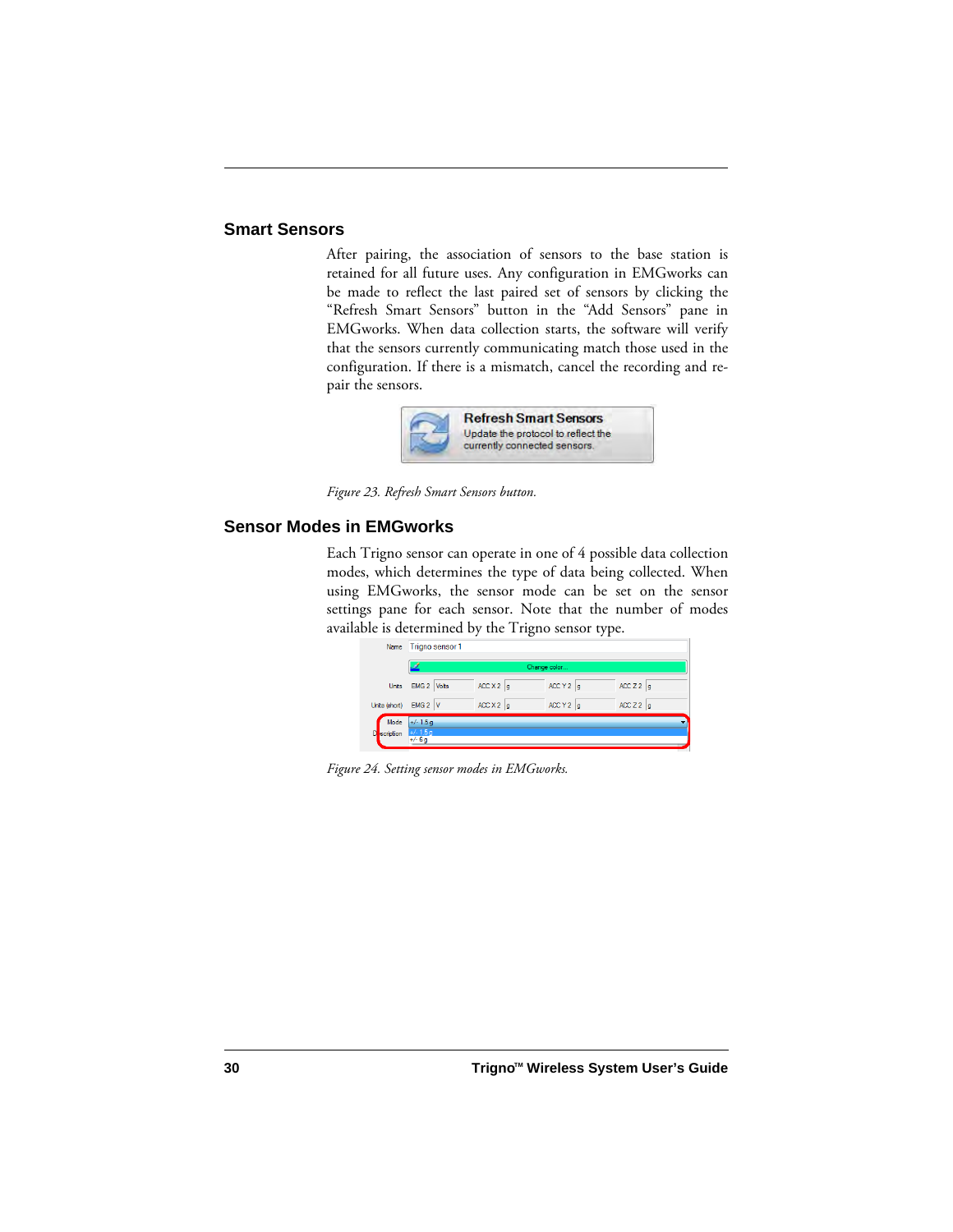# **Using Tandem Trigno Systems**

Two Trigno systems may be used in tandem, connected to the same computer as a synchronized 32 sensor, 128 channel system.

#### **Initial Connectivity**

To use two Trigno systems in a tandem configuration, connect the USB cable from each base station to the same computer. If using EMGworks, also connect the Trigger Cross-Over Cable (DC-C02) between the trigger ports on the two base stations. After connecting the USB cables and powering each base station, launch either the Trigno Control Utility application or EMGworks. Note that the trigger cross-over cable will work irrespective of orientation.



*Figure 25. Installation of the Trigger Cross-Over cable to synchronize two base stations when used with EMGworks.*

#### **Communication Frequencies**

When the software detects the presence of two bases connected to the computer, the frequency sets on each base are automatically changed to allow the simultaneous communication of 32 sensors. The user is required to re-pair each sensor to use these new communication frequencies. Similarly, when reverting to the use of a single base, the communication frequency set will be restored to the option selected by the user (Set A, B, C, or D) and the sensors must again be re-paired.

#### **Synchronization**

All channels of data collected in a tandem configuration are fully synchronized between the two bases.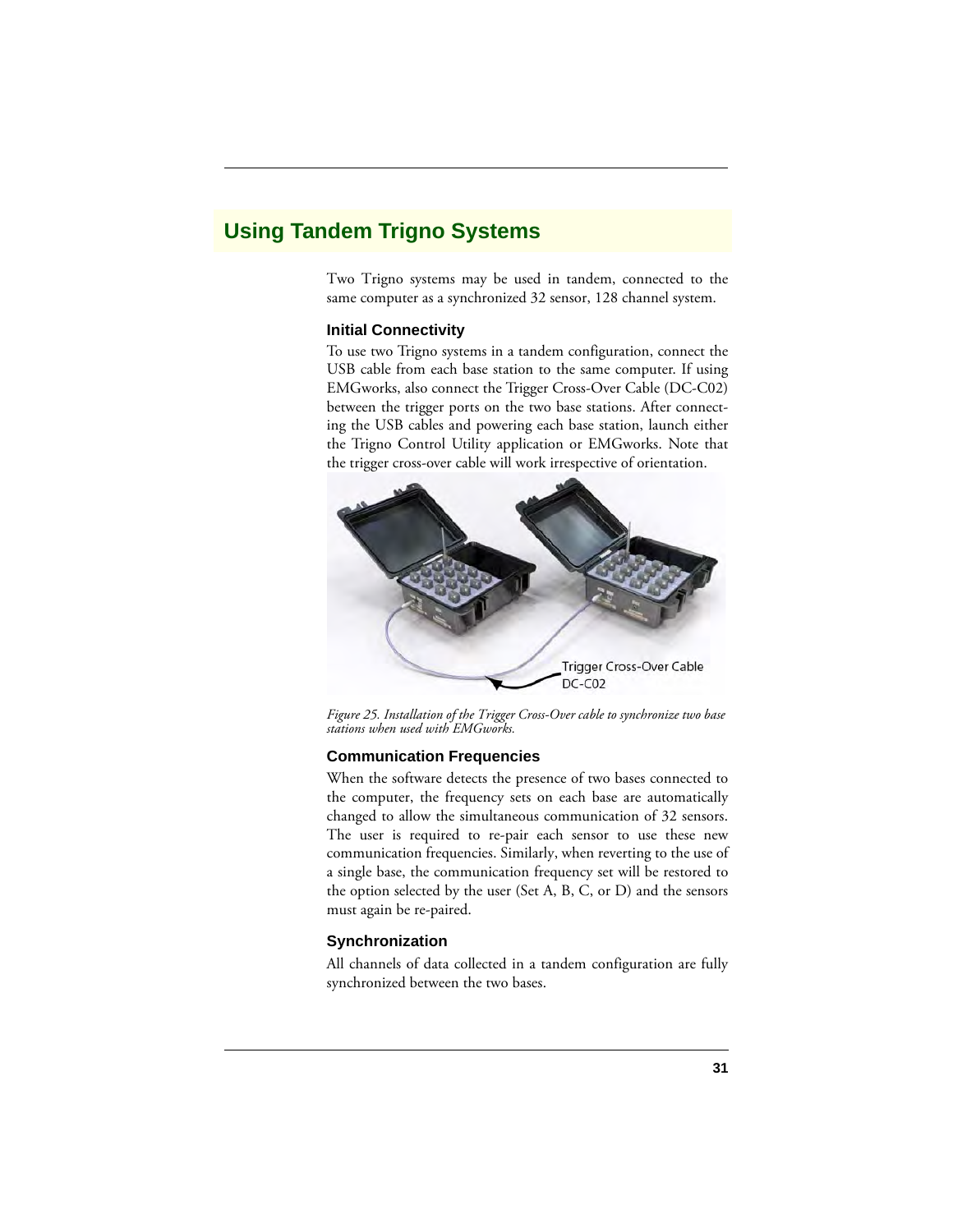## **User Interface**

User interface options are expanded to reflect the presence of additional sensors.

| Pair<br>Pair.       | Pair.<br>Past      | Pair.<br>Pair                        | -88<br>Pair<br>Pair            |
|---------------------|--------------------|--------------------------------------|--------------------------------|
| Pait<br><b>Pair</b> | <b>Pas</b><br>Pair | 2 <sup>1</sup><br>22<br>Pair<br>Paid | $\sim$<br>Par<br>Pair          |
| Fat<br>Pair         | -11<br>Pat<br>Pain | Paid<br>Pair                         | 28<br>.<br>Par<br>Pair         |
| Pair<br>Pair        | 15<br>Pais<br>Pair | 29<br>Pain<br>Pair                   | 32<br>$p_{\text{int}}$<br>Pain |

*Figure 26. The Status Console when tandem bases are used.*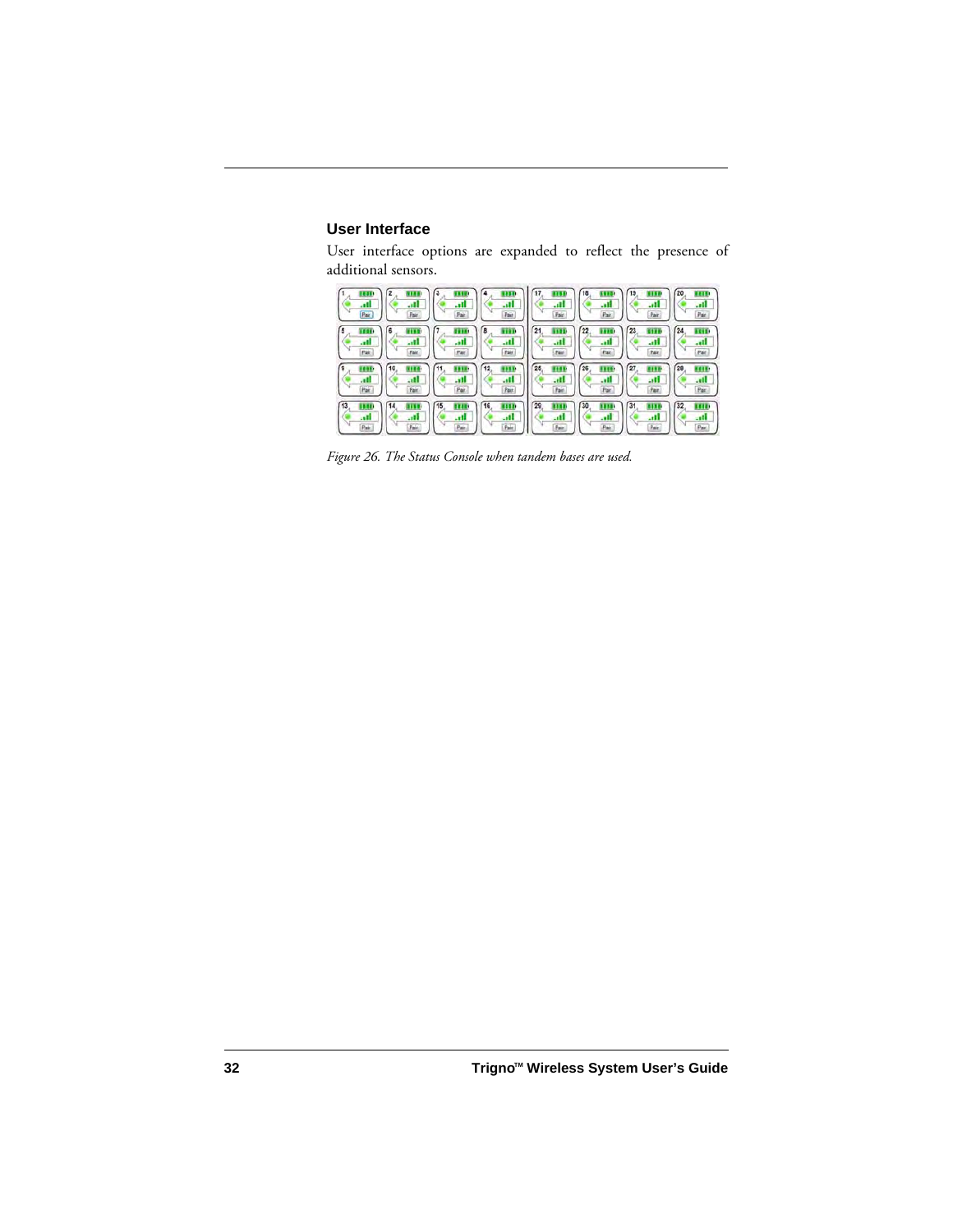# **Maintenance and Care**

## **Trigno Sensors**

Trigno sensor are encased in a sealed polycarbonate enclosure. The following points should be kept in mind when handling the sensors.

- **•** All sensors should be visually inspected before each use to ensure that no mechanical deterioration has occurred.
- **•** The sensors can be cleaned and sterilized with a damp cloth and mild detergent, or with 70% isopropyl alcohol swabs. Ensure that the sensor contacts remain clean at all times for proper operation.
- **•** While the sensors are sealed and are water-resistant, these should never be completely submerged in any liquid. They are design to be used on damp skin surfaces and in the presence of sweat without compromise to safety, sensor integrity or operation.
- **•** The sensor contacts are made of pure silver and are quite soft. Care should be taken to preserve the integrity of these contacts. Do not scrape or dent these contacts.
- **•** Handle the sensors with care: do not drop them on the ground or step on them.



**Do not submerge the sensors in any liquid under any circumstance.**



**The sensors contain sensitive electronic circuitry. Static discharges and intense magnetic fields should be avoided to prevent the risk of irreparable damage to the sensors.**

## **Trigno Base Station**

The Trigno System is designed to provide years of reliable service when proper care is followed. While the Base Station enclosure is made of durable plastic, the following points should be kept in mind during its use and handling:

- **•** The device and its accessories should be visually inspected before every use to ensure that no mechanical deterioration has occurred.
- **•** The Base Station can be easily cleaned with a 70% solution of isopropyl alcohol if necessary. Do not expose the base station to any liquid. It is not a sealed device.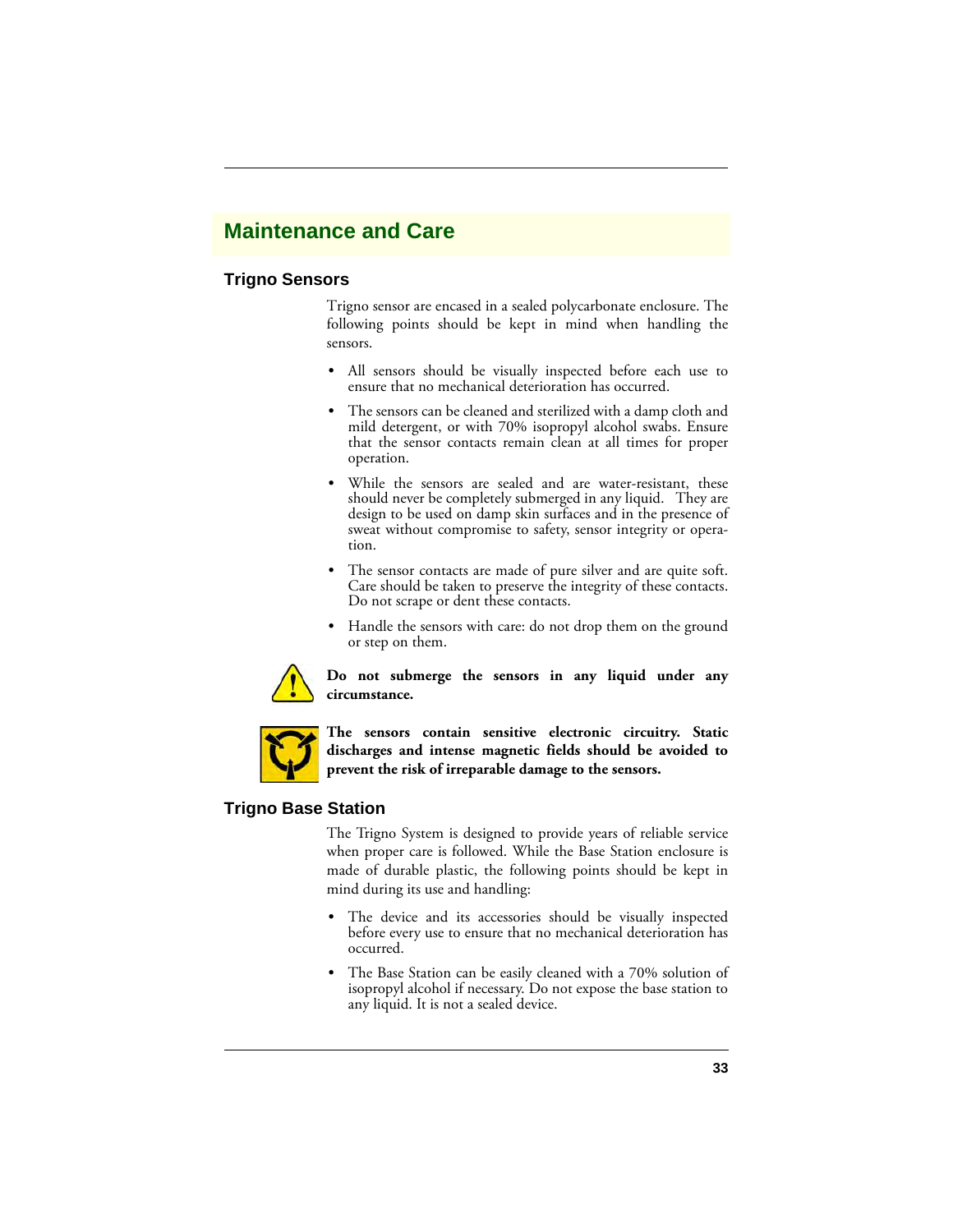**•** The units are not shockproof and should not be dropped or be subjected to excessive forces or accelerations.



**The recharging Base Station is not water-resistant. Under no circumstance should this unit be exposed to water or any other type of liquids.**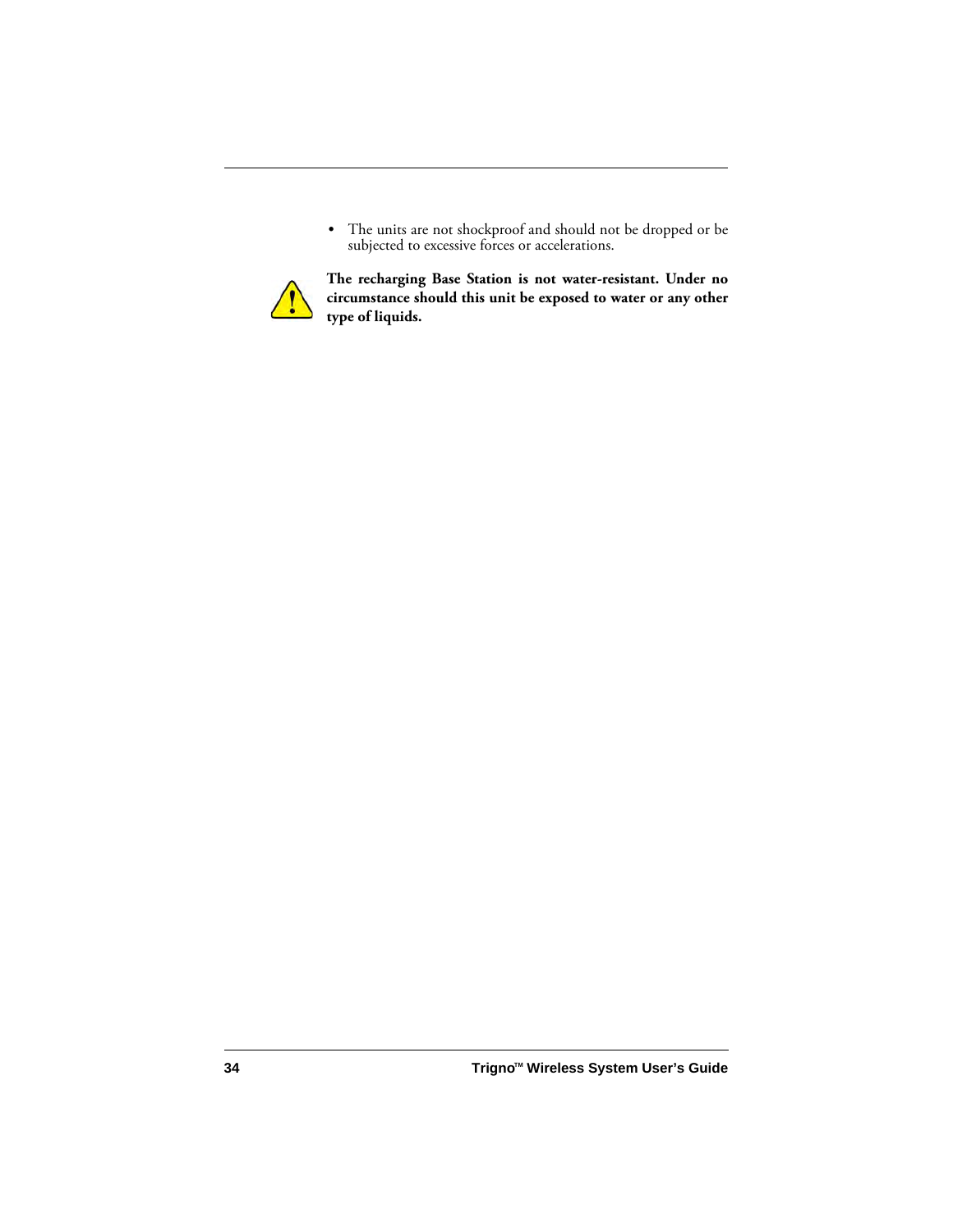# **Specifications**

## **Trigno Sensors**

| <b>GENERAL SPECIFICATIONS</b>             |                          |  |  |  |
|-------------------------------------------|--------------------------|--|--|--|
| Typical Operating Range <sup>(1)</sup>    | 20 m                     |  |  |  |
| <b>RF Frequency Band</b>                  | 2400-2483 MHz (ISM band) |  |  |  |
| <b>Power Consumption</b>                  | $<$ 65 mW                |  |  |  |
| <b>Effective Radiated Power</b>           | 9 mW                     |  |  |  |
| <b>RF Protocol</b>                        | Proprietary              |  |  |  |
| Case Dimension                            | 27 x 37 x 15 mm          |  |  |  |
| Full-charge Operation Time <sup>(2)</sup> | 8 hours (typical)        |  |  |  |
| Recharge Time <sup>(3)</sup>              | $<$ 2.5 hours            |  |  |  |
| Mass                                      | 14.7 $g$                 |  |  |  |
| Auto Shut-down timer                      | 300 seconds              |  |  |  |
| Temperature Range <sup>(4)</sup>          | 5 - 50 degrees Celsius   |  |  |  |

(1) Range is characterized in open office environments. Interfering RF sources in the 2.4GHz spectrum, as well as absorptive objects occluding the RF communication path may degrade transmission distance. Stated range can be exceeded under favorable RF conditions.

- (2) Battery duration is a function of charge and discharge conditions. Optimal battery performance is obtained when the device is operated at room temperature. Note that the stated Operation Time reflects the expected performance of a fully charged new battery used in a sensor that is transmitting data. Operation Time is expected to decrease as a function of charge cycles, and when the sensor is searching for a network.
- (3) 80% of original battery capacity is maintained after 300 discharge/recharge cycles or after 2 years if recharge cycles are less than 300. These values represent typical expectations under normal conditions. Actual performance will vary depending on usage conditions.
- (4) Operation beyond these temperature limits may damage the rechargeable battery.

| <b>EMG SENSOR SPECIFICATIONS</b>       |                                                             |  |  |
|----------------------------------------|-------------------------------------------------------------|--|--|
| Range <sup>(1)</sup>                   | 11 mV $(r.t. i.)$                                           |  |  |
| Resolution (EMG Signal) <sup>(2)</sup> | 168 nV/bit (LSB)                                            |  |  |
| Bandwidth (EMG Signal) <sup>(3)</sup>  | $20\pm 5$ Hz, $>40$ dB/dec<br>450 $\pm$ 50 Hz, $>80$ dB/dec |  |  |
| Passband Ripple <sup>(3)</sup>         | $2\%$                                                       |  |  |
| Overall Channel Noise <sup>(4)</sup>   | $< 0.75$ uV                                                 |  |  |
| $CMRR^{(5)}$                           | $>80$ dB                                                    |  |  |
| Sampling Rate <sup>(6)</sup>           | 2000 samples/sec, 1925.93 sampes/sec*                       |  |  |
| Number of Contacts                     | 4                                                           |  |  |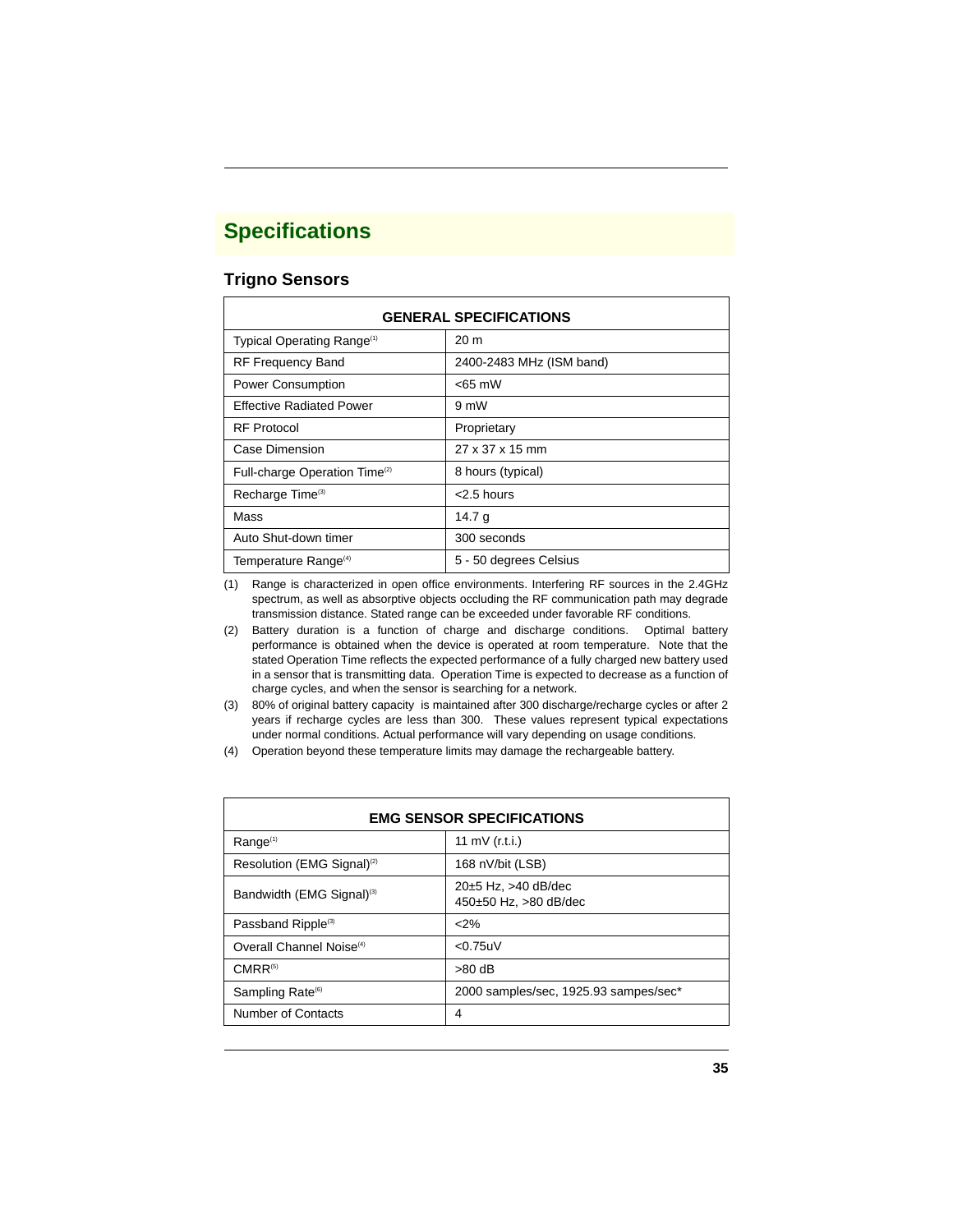| <b>EMG SENSOR SPECIFICATIONS</b> |              |  |  |
|----------------------------------|--------------|--|--|
| <b>Contact Dimension</b>         | $5x1$ mm.    |  |  |
| Contact Material <sup>(7)</sup>  | 99.9% Silver |  |  |

(1) Range is specified for the input of the EMG sensor and is sampled with 16 bits

- (2) ADC Resolution is specified for the input of the sensor.
- (3) Filter is designed as a maximally flat Butterworth to preserve EMG signal amplitude and phase linearity.
- (4) Input-referred noise is calculated as a root mean square over a 5 second window sampled at 2kHz.
- (5) CMRR is measured for a minimum 1 V common mode input signal at a frequency of 60Hz.
- (6) EMG signal sampling rate is intrinsic to the sensor and cannot be changed. This has been optimized for the communication bandwidth and signal conditioning designs. \*Sensor firmware version 30-08 and later support 1925.93 samples/sec.
- (7) Sensor skin contacts are made from pure silver and should not be used if allergic reactions to silver are expected or found to occur.

| <b>ACCELEROMETER SPECIFICATIONS</b> |                                                                                                                                                                                                                                  |  |
|-------------------------------------|----------------------------------------------------------------------------------------------------------------------------------------------------------------------------------------------------------------------------------|--|
| Number of Axis                      | 3 DOF                                                                                                                                                                                                                            |  |
| Range $(1,2)$                       | $±1.5g, ±4g, ±6g, ±9g*$                                                                                                                                                                                                          |  |
| Sampling Resolution <sup>(2)</sup>  | $0.0040 \pm 0.0003$ g/bit (at $\pm 1.5$ g)*<br>$0.0105 \pm 0.0006$ g/bit (at $\pm 4$ g) <sup>*</sup><br>$0.016 \pm 0.001$ g/bit (at $\pm 6$ g)*<br>$0.039 \pm 0.004$ g/bit (at $\pm 9$ g)*                                       |  |
| Accelerometer Noise <sup>(3)</sup>  | $0.007g$ (rms, $\pm 1.5g$ )<br>$0.016g$ (rms, $\pm 4g$ )<br>$0.024g$ (rms, $\pm 6g$ )<br>$0.061g$ (rms, $\pm 9g$ )                                                                                                               |  |
| <b>Bandwidth</b>                    | $DC - 50\pm 5$ Hz, 20dB/dec                                                                                                                                                                                                      |  |
| Offset Error <sup>(4)</sup>         | $\pm 0.201$ g (XY, 1.5g)<br>$+0.201g / -0.343g$ (Z, 1.5g)<br>$\pm 0.055g$ (XY, 1.5g)<br>$+0.055g / -0.087g (Z, 4g)$<br>$\pm 0.052g$ (XY, 6g)<br>$+0.052g / -0.088g (Z, 6g)$<br>$±0.015q$ (XY, 9g)<br>$+0.015g / -0.025g (Z, 9g)$ |  |
| Sampling Rate <sup>(5)</sup>        | 148.1 samples/sec                                                                                                                                                                                                                |  |

(1) Accelerometer range is software selectable.

- (2) Resolution is calculated with 8 bits over the full 3.3V dynamic range, encompassing accelerometer ideal maximum outputs of ±2.1g and ±8.0g. Ratings exceeding the nominal range may be non linear and are not guaranteed. \*Sensor firmware version 30-08 and later support additional ranges of 4g and 9g with improved resolution of 10 bits.
- (3) Calculated over a 50 Hz bandwidth and 10 bits of resolution.
- (4) Offset errors can be nulled in software by referencing measurements to the 1g output readings.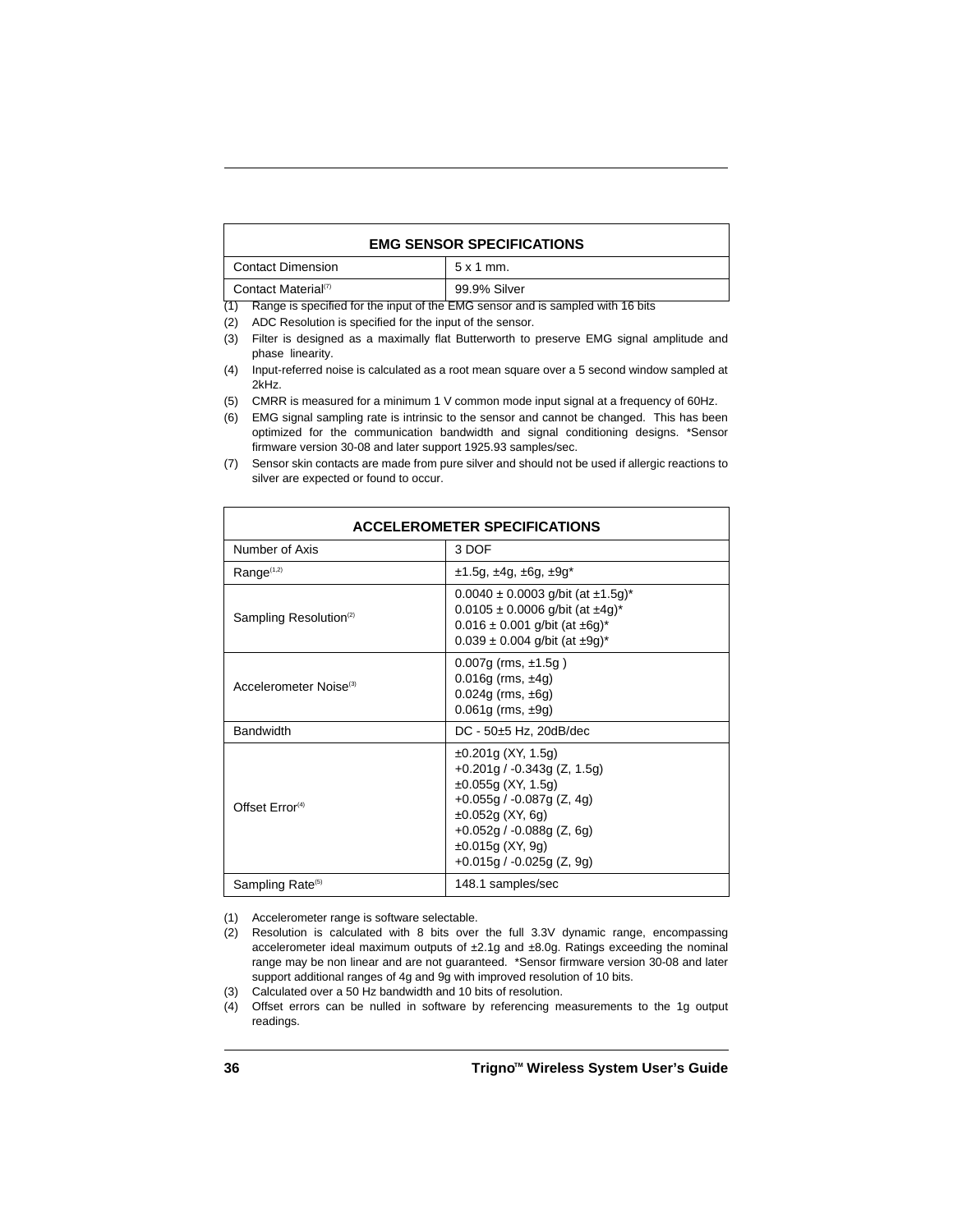(5) Accelerometer sampling rates are intrinsic to the sensor and cannot be changed.

## **Trigno Recharging Base Station**

| <b>GENERAL SPECIFICATIONS</b>          |                                            |  |  |
|----------------------------------------|--------------------------------------------|--|--|
| Typical Operating Range <sup>(1)</sup> | 20 <sub>m</sub>                            |  |  |
| <b>RF Frequency Band</b>               | 2400-2483 MHz (ISM)                        |  |  |
| <b>Power Consumption</b>               | <6 W (operation)<br><14W (during recharge) |  |  |
| Sensor Recharge Time                   | $< 2.5$ hours                              |  |  |
| USB type                               | USB 2.0 compliant, high speed              |  |  |
| <b>Temperature Range</b>               | 5 - 50 degrees Celsius                     |  |  |
| Maximum number of Sensors              | 16                                         |  |  |
| Inter-sensor delay $(2)$               | $0$ seconds                                |  |  |
| Dimensions                             | 276 x 241 x 127 mm                         |  |  |

(1) Range is characterized in normal office environments. Interfering RF sources in the 2.4GHz spectrum, as well as absorptive objects occluding the RF communication path may degrade transmission distance. Stated range can be exceeded under favorable RF conditions.

(2) All data packets are guaranteed to by synchronized within the established sensor network.

| <b>EMG ANALOG OUTPUT SPECIFICATIONS</b>  |                              |  |  |
|------------------------------------------|------------------------------|--|--|
| Number of outputs                        | 16                           |  |  |
| Signal group delay $(1)$                 | 48 ms                        |  |  |
| <b>EMG Signal Range</b>                  | ±5V                          |  |  |
| Effective EMG Signal Gain <sup>(2)</sup> | 909 V/V $±5\%$               |  |  |
| Channel Offset (r.t.o.) <sup>(3)</sup>   | $±157$ mV (max)              |  |  |
| <b>Baseline Noise</b>                    | $< 0.5$ m $V$ RMS            |  |  |
| DAC Filter Bandwidth                     | DC-500 Hz, 160 dB/Dec.       |  |  |
| Passband Ripple <sup>(4)</sup>           | <2% with Sin(X)/X correction |  |  |
| Connector Type                           | SCSI-68, Type II             |  |  |

- (1) Delay from sensor event to analog output is fixed for all channels, and referenced as a "group delay". In the case of EMG channels, this delays consists of the following elements: a) Sensor Filter (1.5 ms), b) Digitization Delay (41 ms), c) SinX/X Correction (2 ms), and d) Analog Low Pass Filtering (3.5 ms).
- (2) This parameter relates the detected voltage input at the sensor to the reproduced voltage at the EMG channel output.
- (3) The channel offset is the sum of the base sation offset and the EMG sensor offset.
- (4) Sin(X)/X correction is applied to each channel for cancelling the distorting effects of the DAC sampling process.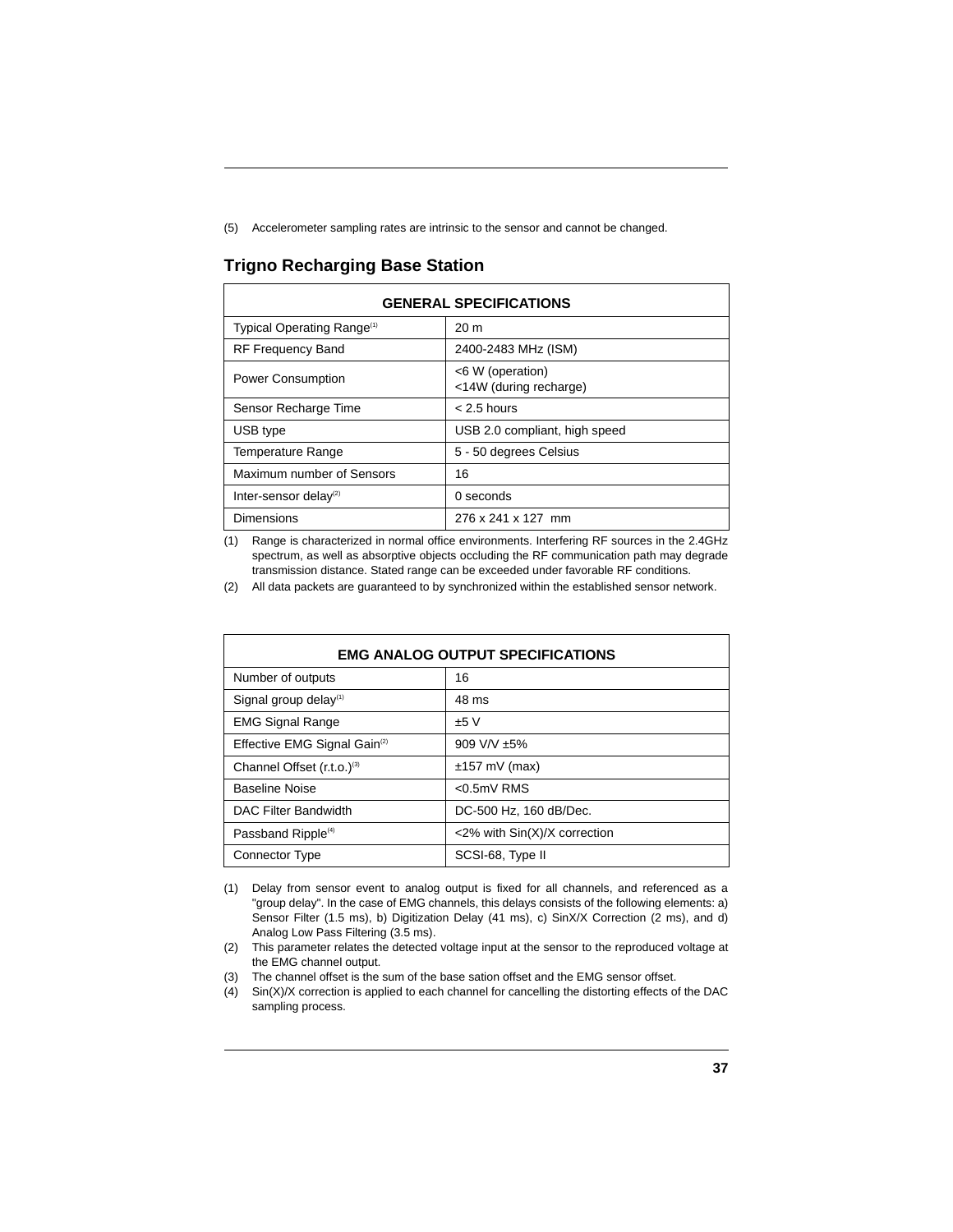| ACCELEROMETER ANALOG OUTPUT SPECIFICATIONS   |                                                                                                                                                                                                                             |  |  |
|----------------------------------------------|-----------------------------------------------------------------------------------------------------------------------------------------------------------------------------------------------------------------------------|--|--|
| Number of outputs                            | 16 X Axis<br>16 Y Axis<br>16 Z Axis                                                                                                                                                                                         |  |  |
| Signal group delay $(1)$                     | 96 ms                                                                                                                                                                                                                       |  |  |
| Accelerometer Output Signal Range            | $+5V$                                                                                                                                                                                                                       |  |  |
| Nominal Accelerometer Signal<br>$Gain^{(2)}$ | $2.424 \pm 0.192 \text{ V/g } (\pm 1.5 \text{g range})$<br>$0.933\pm0.066$ V/g ( $\pm$ 4g range)<br>0.624±0.057 V/g (±6g range)<br>$0.253 \pm 0.035$ V/g ( $\pm 9$ g range)                                                 |  |  |
| Channel Offset <sup>(3)</sup>                | $\pm 0.764$ V (XY, 1.5g)<br>+0.764 V / -1.264 V (Z, 1.5g)<br>$\pm 0.564$ V (XY, 1.5g)<br>+0.564 / -0.864g (Z, 4g)<br>$±0.764g$ (XY, 6g)<br>$+0.764g / -1.264g (Z, 6g)$<br>$±0.564g$ (XY, 9g)<br>$+0.564g / -0.864g (Z, 9g)$ |  |  |
| <b>Baseline Noise</b>                        | $0.5mV$ RMS                                                                                                                                                                                                                 |  |  |
| DAC Filter Bandwidth                         | DC-50 Hz, 160 dB/Dec                                                                                                                                                                                                        |  |  |
| Passband Ripple <sup>(4)</sup>               | $<$ 2% with $\sin(X)/X$ correction                                                                                                                                                                                          |  |  |
| Connector Type                               | SCSI-68, Type II                                                                                                                                                                                                            |  |  |

- (1) Delay from sensor event to analog output is fixed for all channels, and referenced as a "group delay". In the case of Accelerometer channels, this delays consists of the following elements: a) Acc Filter (2 ms), b) Digitization Delay (41 ms), c) SinX/X Correction (27 ms), and d) Analog Low Pass Filtering (26 ms).
- (2) This parameter relates the nominal uncalibrated voltage differential for an inertial displacement of 1 g.
- (3) Offset is the sum of the sensor offsets and the channel path offset.
- (4) Sin(X)/X correction is applied to each channel for cancelling the distorting effects of the DAC sampling process.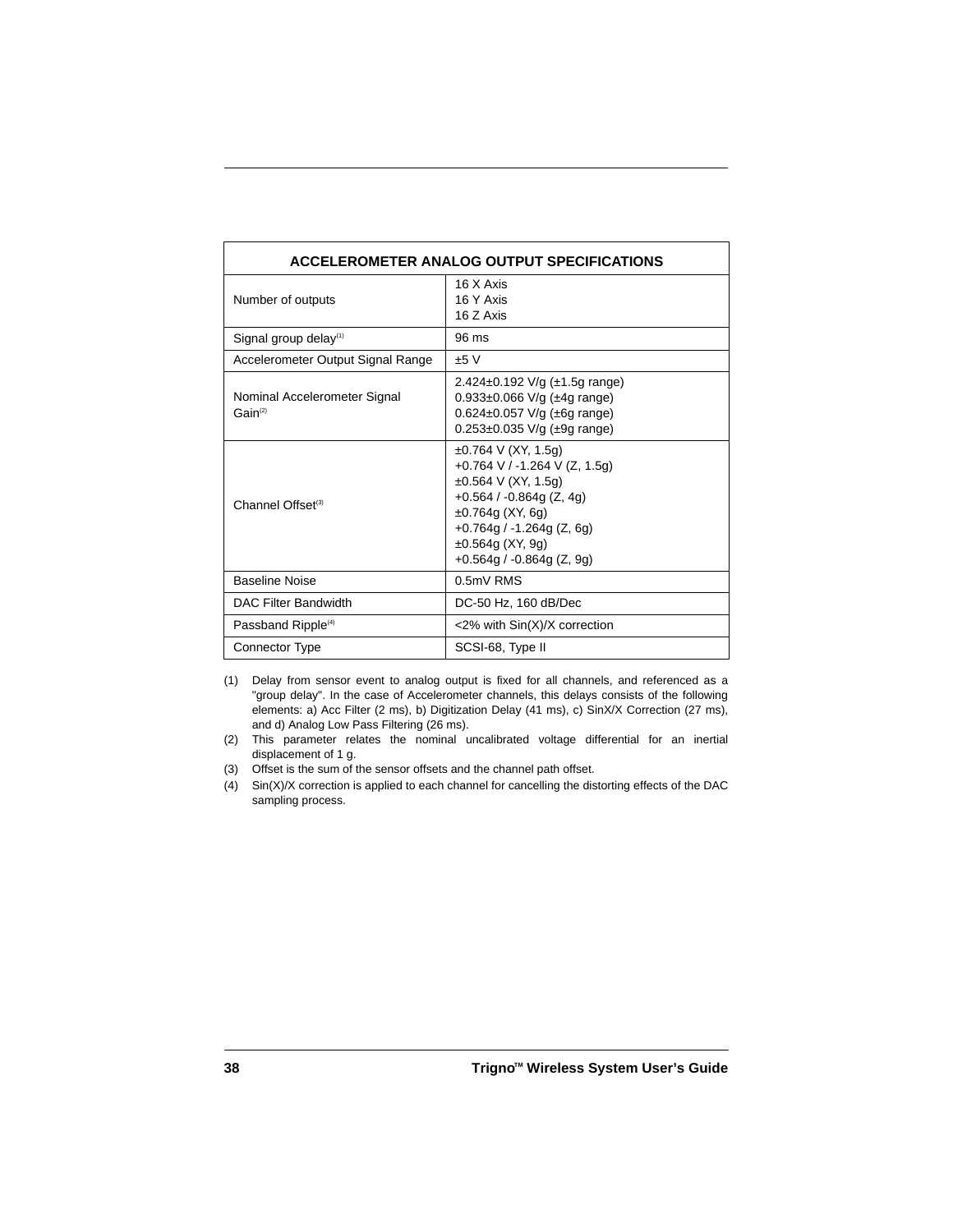# **Appendix I**

## **Mains Isolation**

The Trigno Base Station is provided with Medical Grade isolated power supply which is compliant with IEC60601 series of harmonized standards for Medical Devices. However, full compliance with IEC60601-1 Basic Safety for Medical Devices requires that the PC operating the software be isolated as well. This stems from the basic requirement to have all patients electrically isolated from equipment within their reach, and since the PC running the Trigno Software is conceivably within their reach, it too must be isolated.



#### **Delsys does not supply isolation transformers for Personal Computers and their peripherals.**



**Delsys recommends model IS1000HG manufactured by Tripp Lite (www.tripplite.com) for this task. This device is a medial grade isolation transformer capable of delivering up to 1000 W. A smaller similar version for 500W is also available (IS500HG).**

**Similar products compliant with IEC60601-1 are acceptable.**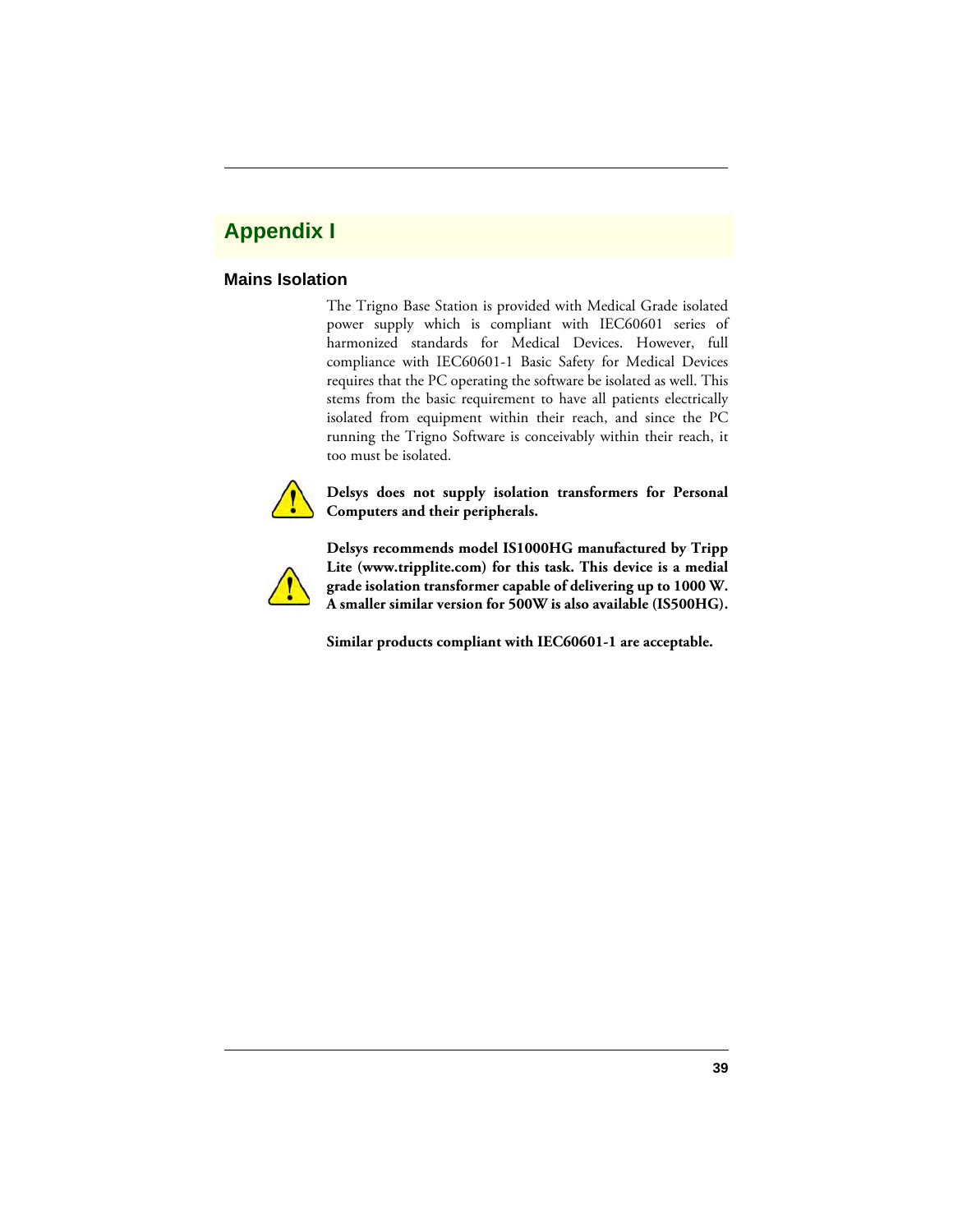# **Appendix II**

## **DC-A22 Unterminated Output Cable**

The DC-A22 Unterminated Output Cable provides access to all 64 analog output channels from the Trigno System on discrete wires for data acquisition systems with screw-type terminations.

The DC-A22 cable connects directly to the output connector labeled "1-64"on the Trigno System and terminates in 67 signal conductors with pre-stripped ends (64 analog output signals and 3 GND conductors).

Each conductor employs a unique color scheme to identify its signal. The conductor jacket is the primary color, and it is marked with a secondary color. An example of the coloring scheme is shown in [Figure 27](#page-40-0) below.



<span id="page-40-0"></span>*Figure 27. Wire color scheme example.*

## **Installation**

Refer to [Figure 28](#page-41-0) for installing the DC-A22 cable. Please observe the following points:

- **•** Connect the GND wires to the data acquisition system ground for analog inputs. It is recommended to twist all three wires together and connect these to a common ground point on the measurement system to avoide the risk of creating ground loops.
- **•** Ensure that any unused conductors are not exposed and will not come into contact with each other or any other signal or voltage potential. This can be done by clipping the bare ends of the conductors or using heat shrink tubing or electrical tape to enclose the bare ends.



All output signals are low voltage and low current and thus pose no reasonable risk to the operator while handling these during installation. None-the-less, only qualified personel should make these connections. Care should be taken to ensure that these are properly secured and covered once the installation is complete.